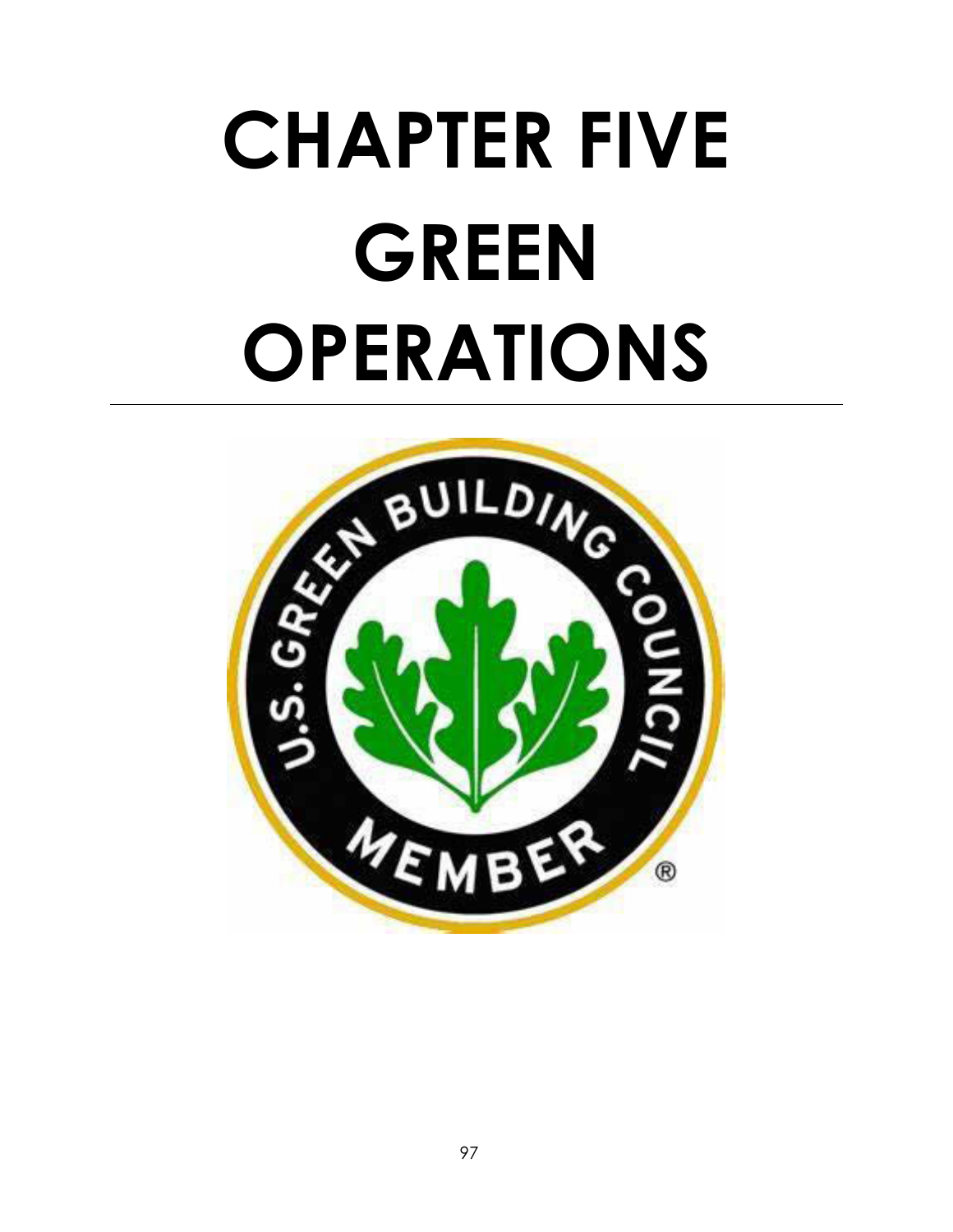## **Chapter 5: GREEN OPERATIONS – OVERVIEW**

CDCR has been a major force within State government in accomplishing the objectives set forth in EO B-18-12 for State buildings, including energy efficiency projects and GHGe reduction efforts such as using clean on-site power generation, solar photovoltaic, and wind power generation. Through third-party Solar Power Purchase Agreements (SPPA), CDCR has completed 16 on-site renewable solar generation projects at 12 institutions totaling 33.6 megawatts (MW) and two wind turbines projects at two institutions totaling 3.64 MW.

*74,385,296 kWh/yr. CURRENTLY GENERATED BY RENEWABLE POWER*  **173,305,424 kWh/yr. solar and wind power** 

**projected by 2022** 

CDCR has five additional solar and wind turbine projects in construction in 2019 totaling 18.09 MW.

There are planned solar projects in design, which will provide an additional 63.55 MW of solar energy. CDCR's statewide renewable energy portfolio is positioned to exceed 118 MW by the end of 2020.

CDCR has managed the design and construction of 61 new buildings that have achieved U.S. Green Building Council (USGBC) Leadership in Energy and Environmental Design (LEED) Certification of a Silver level or higher. In addition, CDCR occupies eight LEED-certified leased buildings. CDCR has identified an additional nine projects that will be designed to meet or exceed the LEED Silver certification standards. There are also over 150 Health Care Facility Improvement Program (HCFIP) sub-projects currently being constructed that are designed to meet CALGREEN standards. Finally, CDCR has identified several potential ZNE building projects that are currently in design or are in the certification process.

CDCR's emphasis on "building green" has also carried through into its operations. The Department has established a number of green practices throughout its facilities. Examples include:

- Improved waste diversion and enhanced waste reduction and recycling,
- Maintenance methods aimed at improving indoor air quality such as enhanced filtration,
- Establishing less-toxic methods to control pests though integrated pest management practices, and
- Utilizing environmentally preferred purchasing methods for typical purchases such as office supplies and cleaning products to ensure goods and services meet stringent standards,
- Menu changes to offer more plant-based alternatives and reductions in the purchasing of red meat products.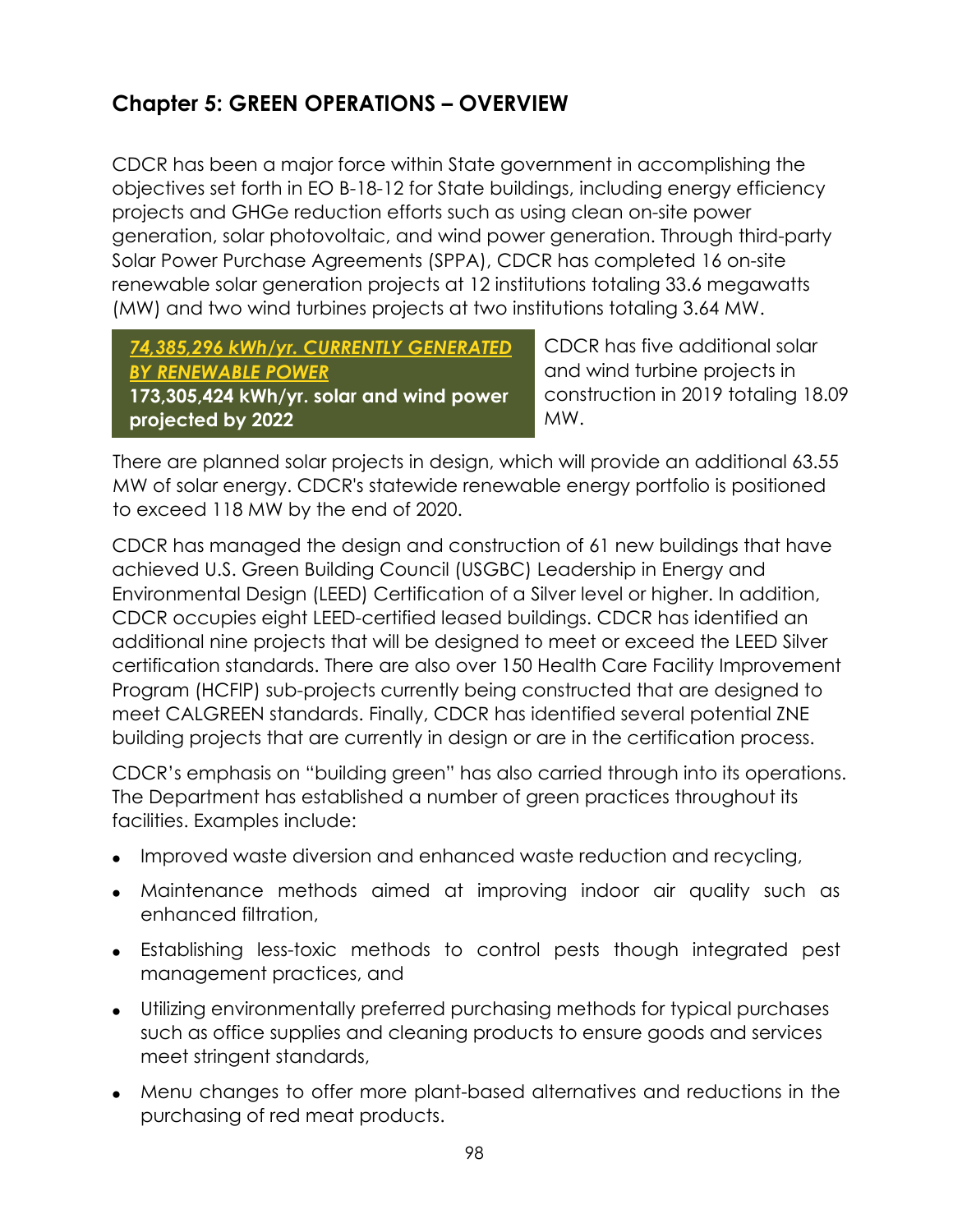Planned installations of electric vehicle charging stations will enable staff to use emission-free vehicles in their daily commutes and when combined with on-site renewable generation, will help to improve air quality.

These programs and partnerships, along with CDCR efforts overall have led to an 11 percent decrease in grid-based energy purchases and a 24 percent decrease in the overall Energy Usage Index (EUI) rate since 2003, despite a 17 percent increase in total institutional square footage. From August 2014 through December 2017, CDCR has diverted approximately 23,000 tons or organic waste from landfills in accordance with Assembly Bill 1826. CDCR has exceeded the 10 percent entity-wide GHGe reduction goal and is on track to meet the goal of a 20 percent reduction by 2020.

Through the continued efforts of CDCR's programs, projects, and objectives, the Department is on track to meet or exceed the overall GHGe, energy, and renewables goals and objectives set forth by the Administration and its own ambitious sustainability agenda, including being a leader in advancing and meeting the goals and objectives of EOs B-18-12 and B-16-12.

## **Greenhouse Gas (GHG) Emissions**

State agencies are directed to take actions to reduce entity-wide GHGe by at least 10 percent by 2015 and 20 percent by 2020, as measured against a 2010 baseline.

*GREENHOUSE GAS EMISSIONS* **Reduced by 23% since 2010** 

CDCR is on track to meet the 20 percent goal by 2020 based upon the 2010 baseline.

However, CDCR had previously set a 2007 baseline and based upon that has already exceeded the 20 percent goal by almost 10 percent despite a 17 percent increase in total institutional square footage. CDCR will continue to strive for further reductions and plans to achieve them through the efforts described below.

## **Energy Efficiency**

CDCR has engaged in a collaborative effort through the California Investor-Owned Utilities (IOU)/CDCR Energy Efficiency Partnership Program to improve energy efficiency since 2008. As of 2018, CDCR has completed 108 energy efficiency projects in existing buildings and new construction that have yielded a combined GHGe reduction of 69,891 metric tons per year and an annual cost savings of \$8,682,324.

CDCR will continue to utilize energy efficiency projects to reduce GHGe. From the time period of 2019 through 2022, CDCR has a total of 51 energy efficiency and savings by design projects that are either in development or included in future projections. These projects are expected to provide annual cost savings of \$884,368 and additional GHGe reductions of over 6,538 metric tons per year.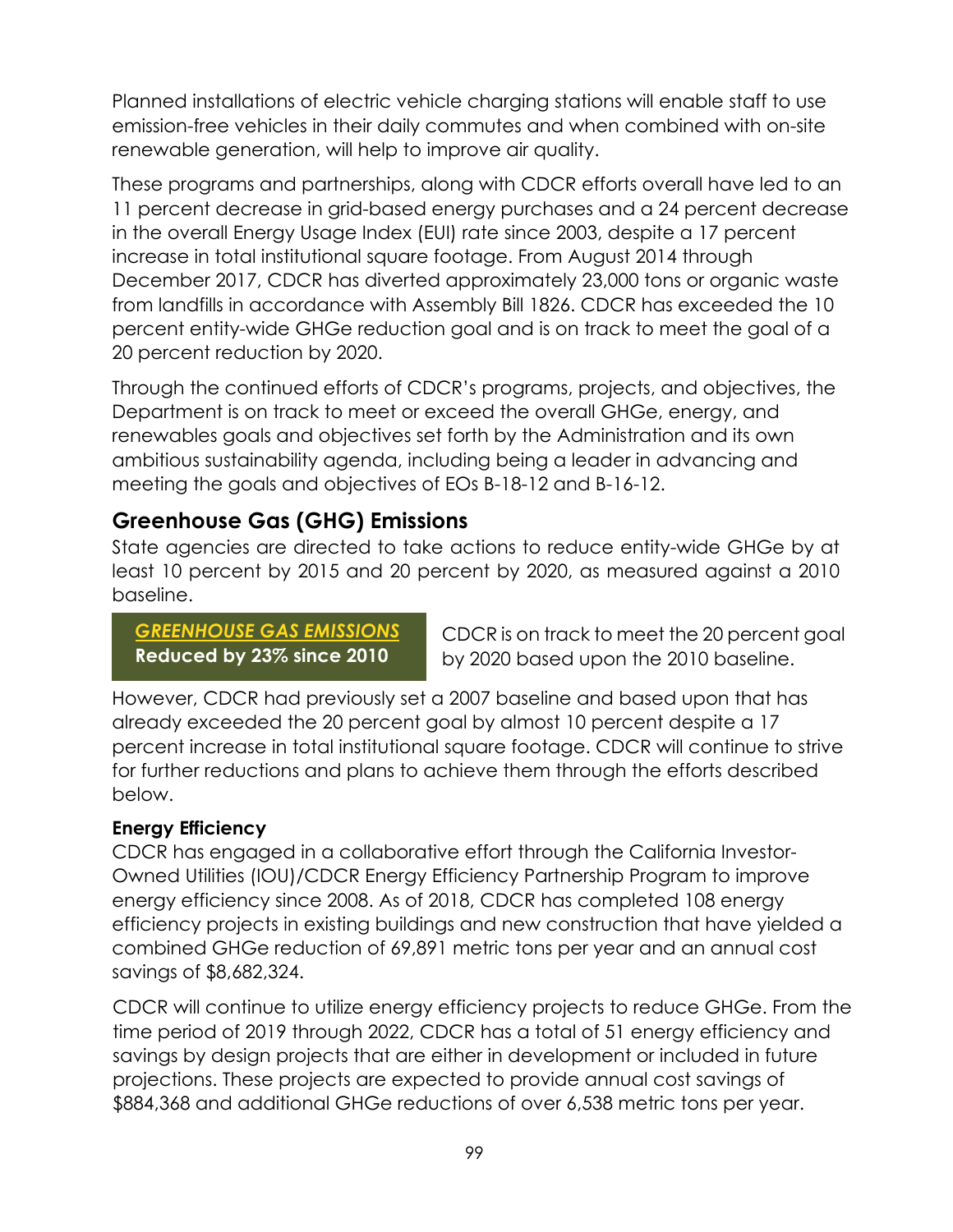**Figure 24- Solar Arrays - SAC**



#### **On-Site Renewable Energy**

Through third-party Solar Power Purchase Agreements (SPPA), CDCR has completed 17 on-site renewable solar generation projects at 14 institutions totaling 34.92 megawatts (MW) and three wind turbines at three institutions totaling 3.6 MW as of December 2019.

Several solar projects totaling 17 MW are in construction and scheduled to be complete in early 2020. Additional solar projects have been awarded and are in the design phase and are planned for construction during 2020-2022. These projects are estimated to bring an additional 61.55 MW into CDCR's renewable energy portfolio.

CDCR will continue to utilize renewable energy projects where feasible to reduce GHGe. CDCR's statewide renewable energy portfolio is positioned to exceed 118 MW by the end of 2022 as shown in **[Table 39](#page-3-0)**.

<span id="page-3-0"></span>

| Institution  | Completed<br>Solar (MW) | Completed<br>Wind<br><b>Turbines</b><br>(MW) | Solar In<br>Constructio<br>n(MW) | <b>Wind Turbine in</b><br><b>Construction (MW)</b> | <b>Solar In Design</b><br>(MW) |
|--------------|-------------------------|----------------------------------------------|----------------------------------|----------------------------------------------------|--------------------------------|
| ASP          | <b>TBD</b>              | N/A                                          | <b>TBD</b>                       | N/A                                                | 8.00                           |
| CAL          | <b>TBD</b>              | N/A                                          | 6.00                             | N/A                                                | 2.00                           |
| CCI          | 2.33                    | N/A                                          | TBD                              | N/A                                                | 4.00                           |
| <b>CCWF</b>  | 2.50                    | N/A                                          | 2.00                             | N/A                                                | N/A                            |
| <b>CEN</b>   | <b>TBD</b>              | N/A                                          | 6.00                             | N/A                                                | 2.00                           |
| <b>CIM</b>   | <b>TBD</b>              | N/A                                          | <b>TBD</b>                       | N/A                                                | 5.00                           |
| <b>CIW</b>   | <b>TBD</b>              | N/A                                          | 1.00                             | N/A                                                | N/A                            |
| <b>CMC</b>   | <b>TBD</b>              | N/A                                          | <b>TBD</b>                       | N/A                                                | 4.00                           |
| <b>COR</b>   | 5.00                    | N/A                                          | N/A                              | N/A                                                | N/A                            |
| <b>CTC</b>   | <b>TBD</b>              | N/A                                          | <b>TBD</b>                       | N/A                                                | 1.00                           |
| <b>CTF</b>   | 1.00                    | 1.79                                         | <b>TBD</b>                       | N/A                                                | 2.00                           |
| <b>CVSP</b>  | 4.94                    | N/A                                          | <b>TBD</b>                       | N/A                                                | 3.00                           |
| FSP/SAC      | 1.30                    | N/A                                          | N/A                              | N/A                                                | N/A                            |
| <b>ISP</b>   | 5.00                    | N/A                                          | <b>TBD</b>                       | N/A                                                | 2.00                           |
| <b>KVSP</b>  | <b>TBD</b>              | N/A                                          | <b>TBD</b>                       | N/A                                                | 3.00                           |
| <b>LAC</b>   | 2.00                    | 1.85                                         | <b>TBD</b>                       | N/A                                                | 2.40                           |
| <b>MCSP</b>  | <b>TBD</b>              | N/A                                          | <b>TBD</b>                       | N/A                                                | 2.00                           |
| <b>NCYCC</b> | TBD                     | N/A                                          | <b>TBD</b>                       | N/A                                                | 3.00                           |
| <b>NKSP</b>  | 5.00                    | N/A                                          | N/A                              | N/A                                                | N/A                            |

#### **Table 39- CDCR Renewable Energy Portfolio**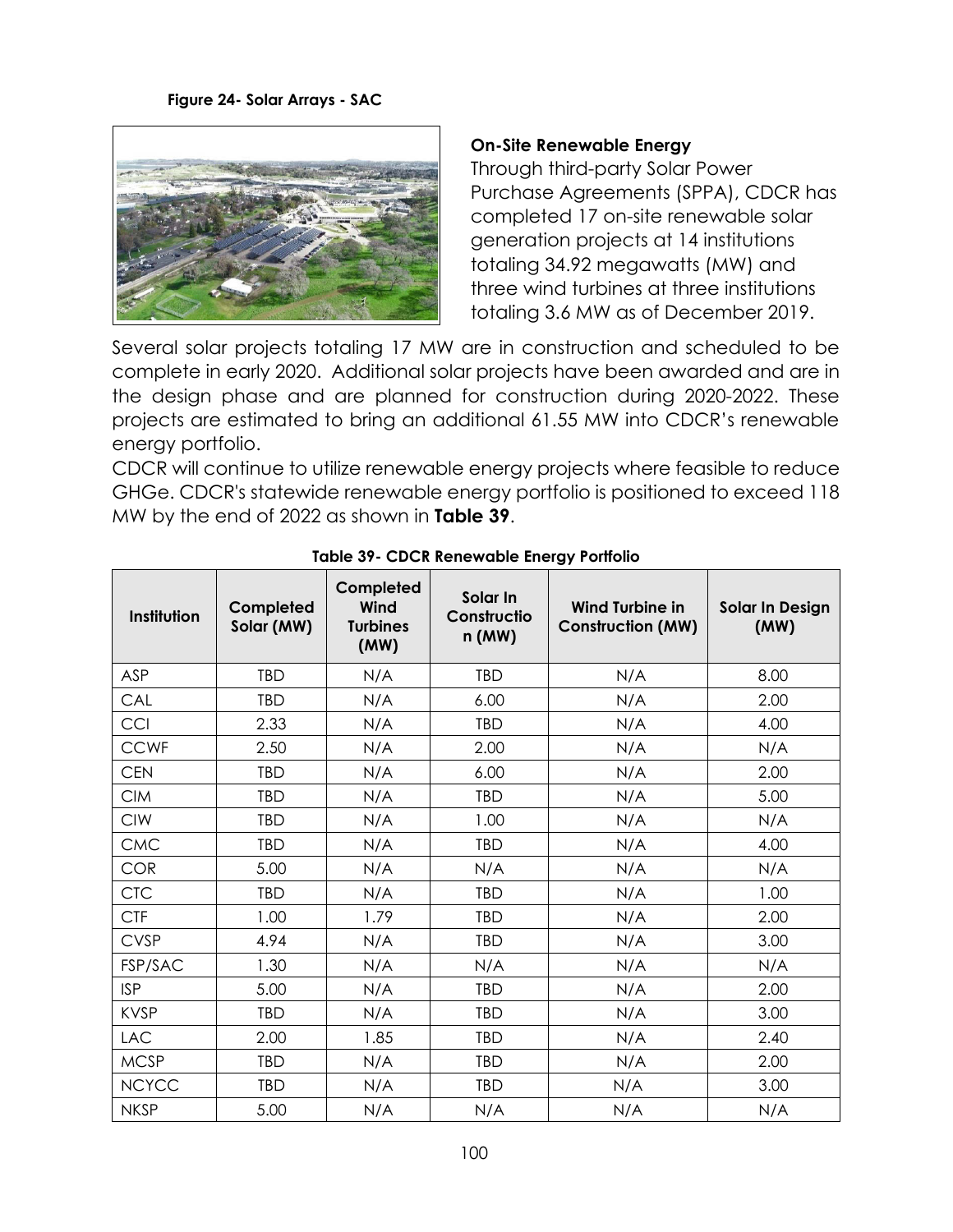| Institution        | Completed<br>Solar (MW) | Completed<br>Wind<br><b>Turbines</b><br>(MW) | Solar In<br>Construction<br>(MW) | Wind Turbine in<br><b>Construction (MW)</b> | <b>Solar In Design</b><br>(MW) |
|--------------------|-------------------------|----------------------------------------------|----------------------------------|---------------------------------------------|--------------------------------|
| <b>PVSP</b>        | 1.22                    | N/A                                          | <b>TBD</b>                       | N/A                                         | 2.00                           |
| <b>RJD</b>         | TBD                     | N/A                                          | <b>TBD</b>                       | N/A                                         | 6.00                           |
| SOL                | 1.13                    | N/A                                          | <b>TBD</b>                       | N/A                                         | 3.00                           |
| SVSP               | 2.00                    | 1.79                                         | <b>TBD</b>                       | N/A                                         | 3.50                           |
| <b>VCYF</b>        | TBD                     | N/A                                          | TBD                              | N/A                                         | 1.50                           |
| <b>VSP</b>         | TBD                     | N/A                                          | <b>TBD</b>                       | N/A                                         | 2.15                           |
| <b>WSP</b>         | 1.50                    | N/A                                          | 2.00                             | N/A                                         | N/A                            |
| <b>Totals</b>      | 33.63                   | 3.64                                         | 16.30                            | 1.79                                        | 63.55                          |
| <b>Grand Total</b> | 118.91                  |                                              |                                  |                                             |                                |

## **Purchased Renewable Energy**

To date, CDCR has relied on the use of renewable energy produced on-site due to its substantial landholdings but is considering purchasing renewable energy from other providers (Sacramento Municipal Utility District and Marin Clean Energy) for institutions where land constraints are present to increase its total energy delivered through renewable resources. CDCR is participating in three Community Choice Aggregate programs; San Quentin is enrolled in Marin Clean Energy's Light Green program receiving 50 percent renewable energy, SVSP and CTF are enrolled in Monterey Bay (MB) Community Power's MB Choice program receiving 100 percent renewable energy and LAC is enrolled in Lancaster Choice Energy receiving 38 percent renewable energy. CDCR also has the following facilities served by the Western Area Power Administration (WAPA) that transmits hydroelectric power: CMF, DVI, FSP, OHCYCF, NCYCC, CHCF and SCC. WAPA sells power from 57 hydropower power-plants operated by the Bureau of Reclamation, the U.S. Army Corps of Engineers and the international Boundary and Water Commission.

## **Fuel Efficient Vehicles and Zero Emission Vehicles**

CDCR's light-duty fleet has increased the number of fuel-efficient vehicles over the last several years. CDCR has 682 traditional hybrid vehicles, 47 plug-in hybrids vehicles and eight battery electric vehicles (BEV) as shown on the **State of** [California Green Fleet website](http://green.ca.gov/Fleet/department/CDCR). The ESS seeks out utility companies' grant programs and other funding sources to install electric vehicle charging infrastructure and charging station equipment and has already installed charging stations at several prisons with more planned over the next several years.

In addition to the State-owned fleet, CDCR encourages its employees to utilize ZEV's through the installation of electric vehicle charging stations at state-owned and leased facilities and by providing information on state discounts for the purchase or lease of ZEV's through DGS.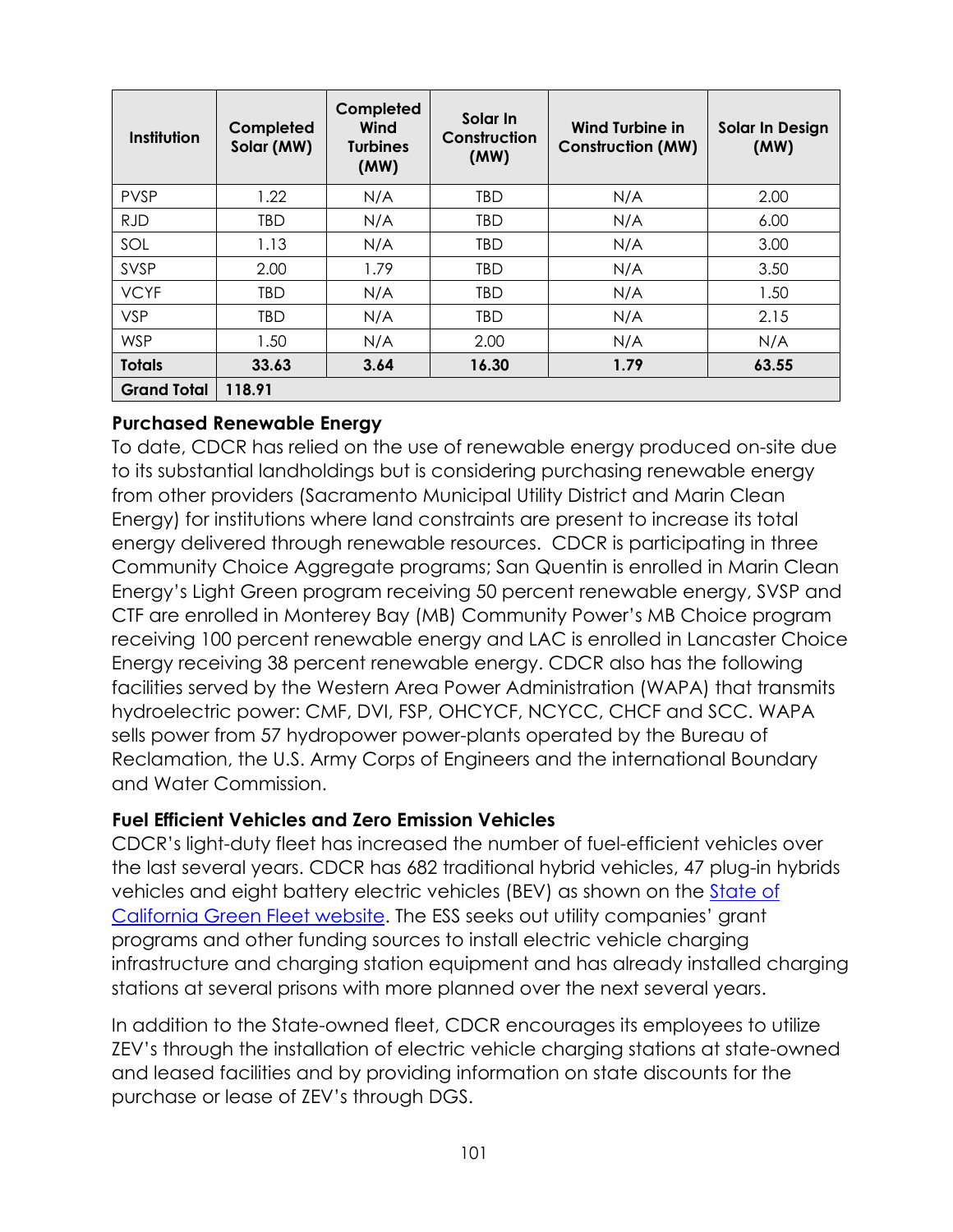Looking forward, fuel-efficient vehicle purchases will continue to increase per the Department's Fleet Acquisition Plan, and opportunities to support other non-fleet vehicles with charging needs will continue to be explored and implemented as the need increases and/or resources permit.

## **Biofuels**

CDCR operates a number of vehicles, equipment, and buildings systems that rely on diesel fuel. The Department has recently increased its renewable diesel and other biofuel purchases where feasible and will continue to explore additional opportunities to increase the Department's usage. For example, in 2018, CDCR purchased over 506,000 gallons of renewable diesel this is an increase of almost 50% from the previous year.

All of the above efforts in combination and others discussed in this report have led to substantial reductions in the Department's carbon footprint. **[Table 40](#page-5-0)** and **[Figure 25](#page-6-0)** below show the GHGe reductions that CDCR has realized since 2007.

<span id="page-5-0"></span>

|                                              | <b>Natural Gas</b> | <b>Vehicles</b> | <b>Purchased</b><br><b>Electricity</b> | <b>Total</b> |
|----------------------------------------------|--------------------|-----------------|----------------------------------------|--------------|
| 2007 Baseline                                | 235,247            | 36,122          | 237,127                                | 508,460      |
| 2010 Baseline                                | 242,165            | 22,414          | 175,570                                | 440,150      |
| 2011                                         | 236,345            | 61,861          | 211,632                                | 509,839      |
| 2012                                         | 215,931            | 55,144          | 169,331                                | 440,405      |
| 2013                                         | 210,379            | 25,424          | 171,434                                | 407,237      |
| 2014                                         | 207,314            | 22,582          | 155,553                                | 385,449      |
| 2015                                         | 192,601            | 20,222          | 136,501                                | 349,324      |
| 2016                                         | 202,194            | 17,381          | 136,289                                | 356,584      |
| 2017                                         | 189,337            | 15,483          | 118,310                                | 323,130      |
| 2018                                         | 196,821            | 23,107          | 117,577                                | 337,505      |
| <b>Percent Change</b><br>since 2007 Baseline | 84%                | 64%             | 50%                                    | 66%          |
| <b>Percent Change</b><br>since 2010 Baseline | 81%                | 103%            | 67%                                    | 77%          |

|  |  | Table 40- GHG Emissions Since 2007 |
|--|--|------------------------------------|
|  |  |                                    |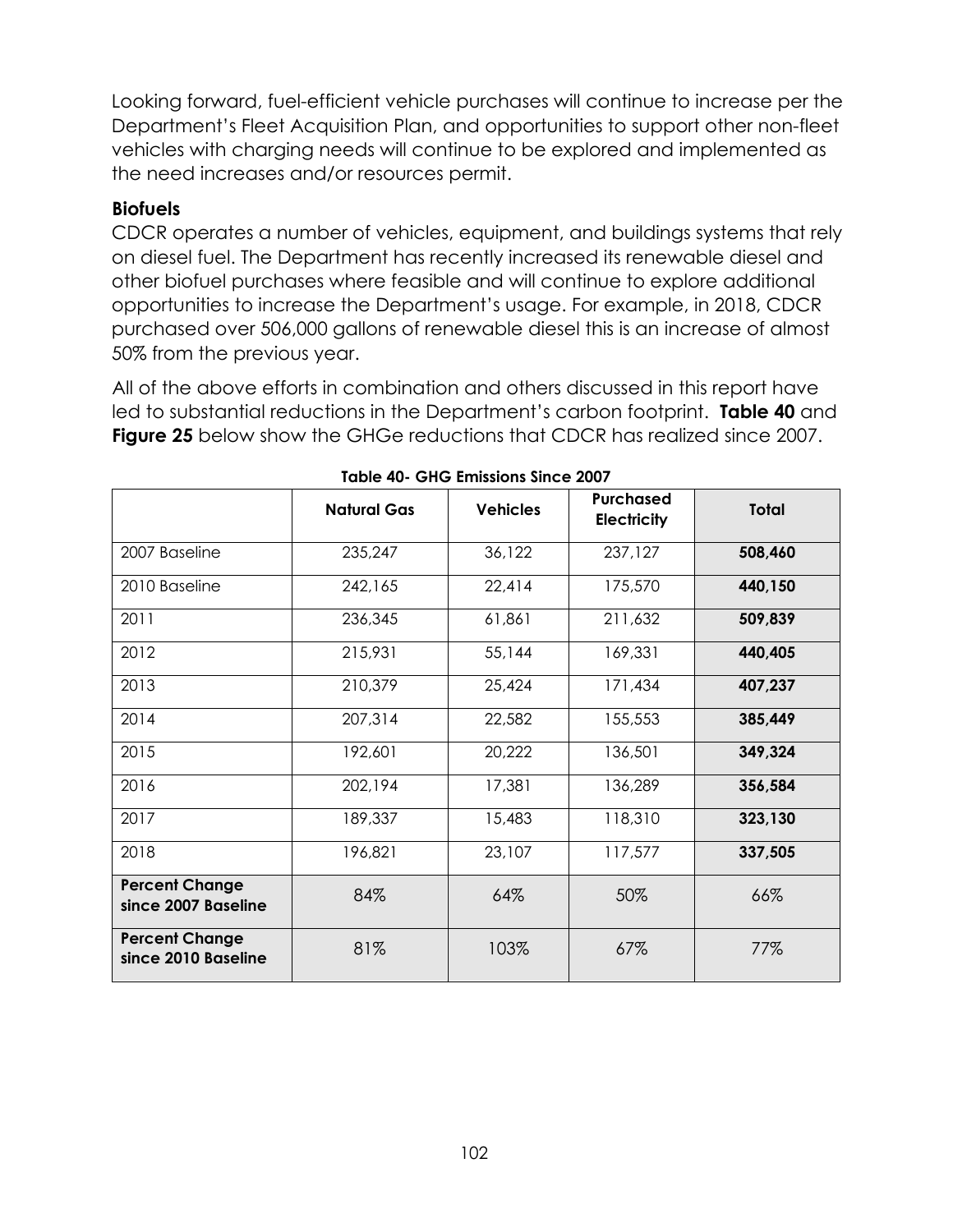<span id="page-6-0"></span>



## **Building Design and Construction**

EO B-18-12 requires that all new buildings, major renovation projects and build-tosuit leases over 10,000 square feet shall obtain LEED Silver certification or higher. All new buildings fewer than 10,000 square feet shall meet applicable CALGREEN Tier 1 Measures. New buildings and major renovations greater than 5,000 square feet are also required to be commissioned after construction.

Since July 1, 2012, CDCR has 14 LEED BD+C certified new construction projects involving 59 buildings (totaling 10 Gold and 49 Silver certifications). Additionally, since July 1, 2012, CDCR has leased another building with a LEED ID+C Silver certification awarded in 2015.

All new buildings and renovations built since July 1, 2012 and the associated LEED level achieved, along with post-construction commissioning (Cx) completed or planned, are listed in **Table 41** below.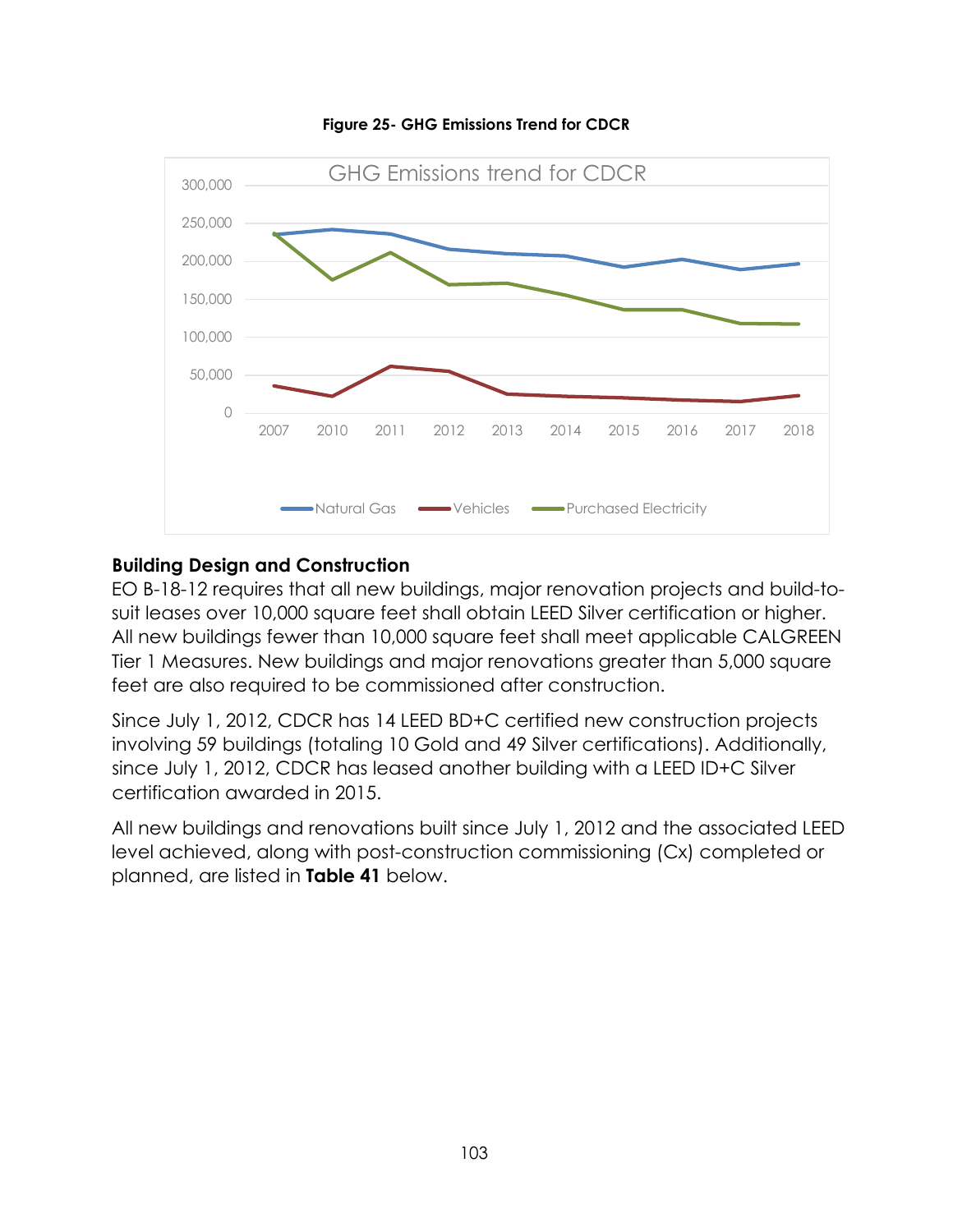| <b>Project Name</b>                             | Commissioning<br><b>LEED Level Achieved</b><br>Performed (Y/N)             |            |  |
|-------------------------------------------------|----------------------------------------------------------------------------|------------|--|
| CIW - 45-Bed Mental Health Crisis<br>Facility   | 1 Building, LEED BD+C Silver, 2013                                         | Y          |  |
| SAC - Enhanced Outpatient Program               | 1 Building, LEED ID+C Silver, 2013                                         | Y          |  |
| CMF - 64-Bed Mental Health Crisis<br>Facility   | 1 Building, LEED BD+C Silver, 2013                                         | Y          |  |
| CMF - Enhanced Outpatient Program               | 1 Building, LEED BD+C Silver, 2013                                         | Y          |  |
| <b>COR - ASU Enhanced Outpatient</b><br>Program | 1 Building, LEED BD+C Gold, 2014                                           | Y          |  |
| LAC - ASU Enhanced Outpatient<br>Program        | 1 Building, LEED BD+C Gold, 2014                                           | Y          |  |
| CMC - 50-Bed Mental Health Crisis<br>Facility   | 1 Building, LEED BD+C Gold, 2014                                           | Y          |  |
| SAC - Psychiatric Services Unit                 | 1 Building, LEED BD+C Gold, 2014                                           | Y          |  |
| SVSP - Enhanced Outpatient Program              | 1 Building, LEED BD+C Gold, 2014                                           | Y          |  |
| <b>CHCF - Materials Service Center</b>          | 1 Building, LEED BD+C Gold, 2014                                           | Y          |  |
| <b>CHCF - Central Utility Plant</b>             | 1 Building, LEED BD+C Gold, 2014                                           | Y          |  |
| <b>CHCF - Various</b>                           | 31 Buildings, LEED BD+C Silver, 2014                                       | Y          |  |
| <b>DNCA - Enhanced Outpatient</b><br>Program    | 1 Building, LEED BD+C Silver, 2015                                         | Y          |  |
| <b>DNCA - Material Unit Transfer</b>            | 1 Building, LEED BD+C Silver, 2015                                         | Y          |  |
| MCSP - Level II Dorm Complex                    | 12 Buildings, LEED BD+C Silver, 2016;<br>2 Buildings, LEED BD+C Gold, 2016 | Y          |  |
| SAC - HCFIP (Sub-project 3)                     | 1 Building, LEED BD+C Gold, 2018                                           | Y          |  |
| RJD - Level II Dorm Facility                    | In Progress, Goal of LEED BD+C Silver                                      | Cx Planned |  |
| ISP - Central Chiller Plant                     | In Progress, Goal of LEED BD+C Silver                                      | Cx Planned |  |
| CCC - HCFIP (Sub-project 4)                     | In Progress, Goal of LEED BD+C Silver                                      | Cx Planned |  |
| CMC - HCFIP (Sub-project 4)                     | In Progress, Goal of LEED BD+C Silver                                      | Cx Planned |  |
| CMC - HCFIP (Sub-project 6)                     | In Progress, Goal of LEED BD+C Silver                                      | Cx Planned |  |
| FSP - HCFIP (Sub-project 3)                     | In Progress, Goal of LEED BD+C Silver                                      | Cx Planned |  |
| SOL - HCFIP (Sub-project 1)                     | In Progress, Goal of LEED BD+C Silver                                      | Cx Planned |  |

In Progress, Goal of LEED BD+C Silver

Cx Planned

CIM - 50-Bed Mental Health Crisis

Facility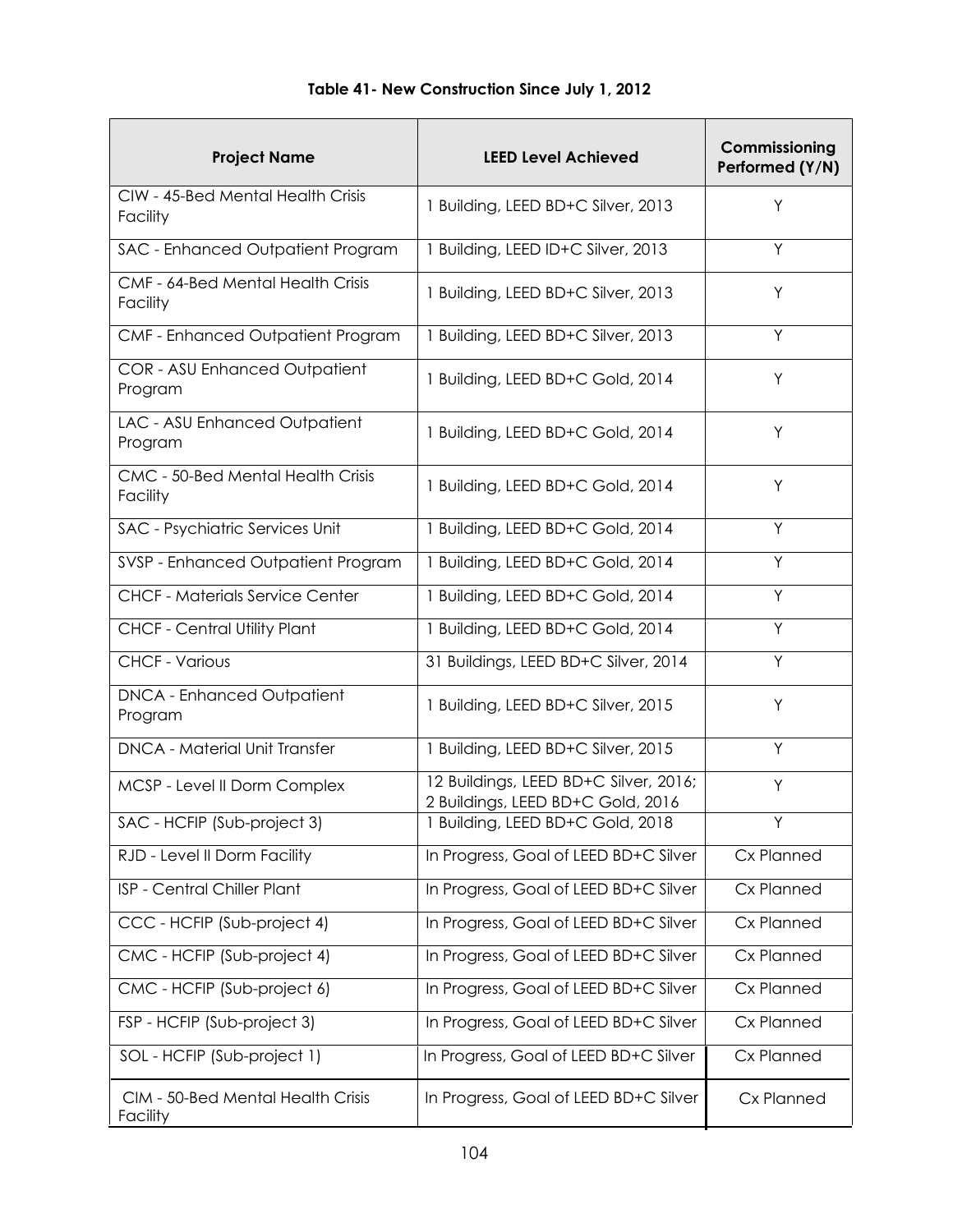| <b>Project Name</b>                           | <b>LEED Level Achieved</b>            | Commissioning<br>Performed (Y/N) |
|-----------------------------------------------|---------------------------------------|----------------------------------|
| RJD - 50-Bed Mental Health Crisis<br>Facility | In Progress, Goal of LEED BD+C Silver | Cx Planned                       |

State agencies, such as CDCR, are required to implement mandatory measures and relevant and feasible voluntary measures of the California Green Building Standards Code (CALGREEN), Part 11, related to indoor environmental quality (IEQ) that are in effect at the time of new construction or alteration and shall use adhesives, sealants, caulks, paints, coatings, and aerosol paints and coatings that meet the volatile organic chemical (VOC) content limits specified in CALGREEN*.* 

CDCR supports the implementation of EO B-18-12, LEED, CALGREEN Tier 1, and commissioning requirements by ensuring those requirements are clearly laid out for new construction projects. The Department's standard Architect and Engineering Contract of Services includes language mandating the incorporation of Governor's EO B-18-12, including the *Green Building Action Plan*, and requiring compliance with CALGREEN Code. In addition, CDCR's Sustainable Design Guidelines (Design Criteria Guidelines Manual – Volume II – Appendix J) provides additional information outlining the requirements for LEED Silver or higher certification for new and major renovations >10,000 square feet (sf), commissioning for new construction and renovations >5,000 sf with an Energy Usage Index (EUI) of 50 kBTU/sf or larger, and for all new construction and renovations >10,000 sf.



#### **Figure 26- California Health Care Facility**

Several projects, currently in construction, have completed a Green Building Compliance Report during multiple design phases which details how each of the requirements of EO B-18-12, including the *Green Building Action Plan*, are proposed to be implemented. These reports include LEED requirements and a preliminary scorecard together with commissioning requirements for all buildings >5,000 sf. This report also includes a CALGREEN checklist which describes how projects need to comply with the mandatory requirements and which voluntary Tier 1 requirements are relevant and feasible together with the requirements for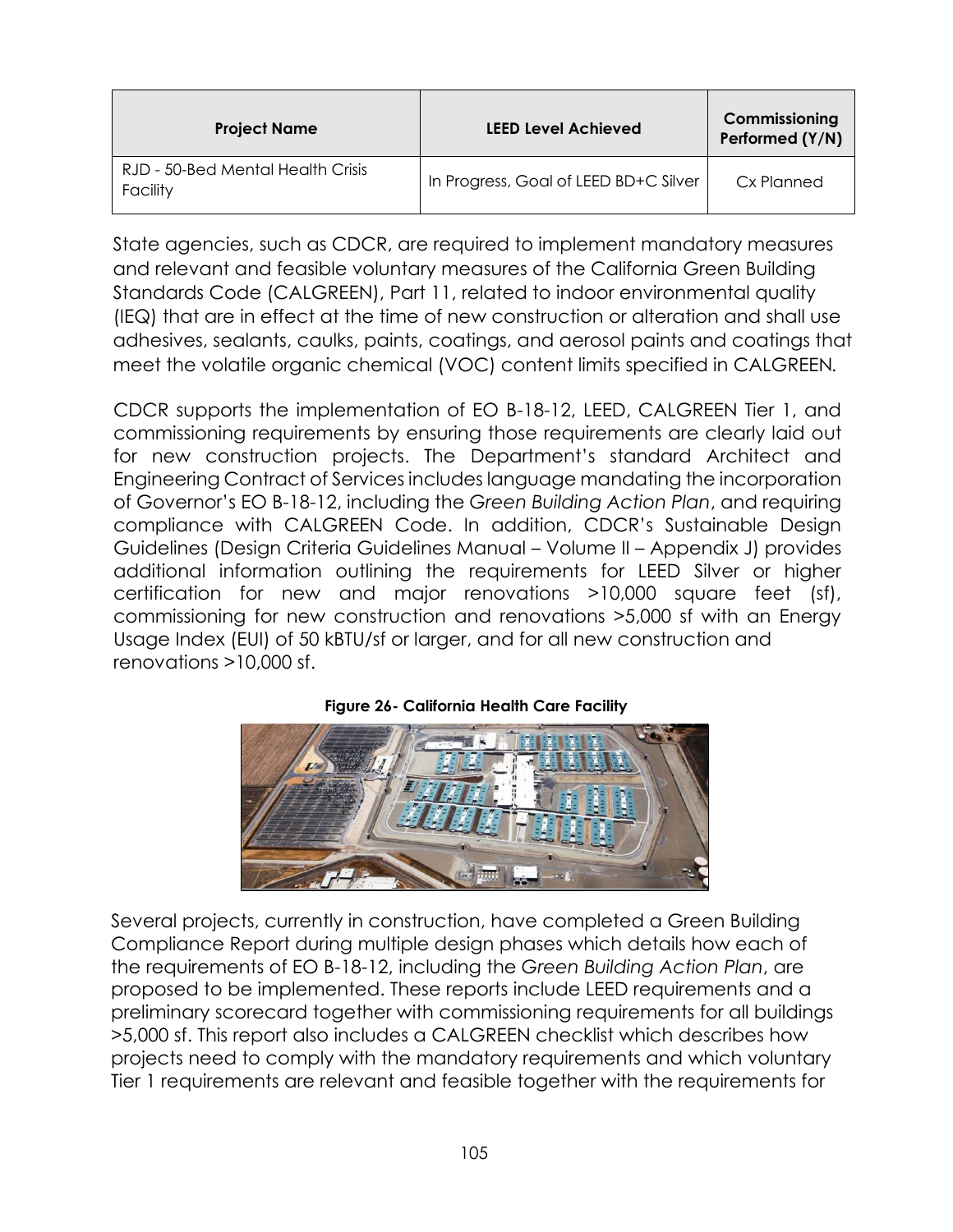documentation to be provided by the contractor to demonstrate compliance at the end of the project.

CDCR provides design consultants with Standard Design Document (SDD) specification sections that are available for use on a project. The SDD specifications already include the requirements for LEED submittals and certification as part of *Section 01 81 13 SUSTAINABLE DESIGN REQUIREMENTS*. CDCR's standard sustainable design specification has been edited to include the general requirements and procedures for compliance with LEED on certain projects. This specification requires the maintaining of a comprehensive LEED file electronically with verification documentation for each LEED measure. In addition, modifications to *Sections 01 74 19 CONSTRUCTION WASTE MANAGEMENT AND DISPOSAL* and *01 81 22 INDOOR AIR QUALITY PROTECTION BEFORE OCCUPANCY* were updated to include CALGREEN requirements. CDCR also has two specification sections that address recycled content, which require the contractor to track and report recycled-content products for procured materials and submit Waste Reduction Reports.

## **LEED for Existing Buildings Operations and Maintenance (LEED O+M)**

All state buildings over 50,000 square feet were required to complete LEED O+M certification by December 31, 2015, and meet an Energy Star rating of 75 to the maximum extent cost effective.

CDCR staff has identified 23 buildings over 50,000 sf that will require LEED O+M certification. However, there are multiple challenges in achieving this goal:

- The United States Department of Energy, which established the Energy Star program, does not have established energy star criteria for correctional facilities. Without this, CDCR cannot achieve any energy star rating and hence a LEED O+M designation. This requires a change at the federal level, which CDCR intends to pursue along with other state correctional agencies. In 2019, CDCR completed an Energy and Water Survey developed by the Association of State Correctional Administrators (ASCA), American Correctional Association's Sustainability Committee, GreenPrisons.org, the United States Department of Energy and the Lawrence Berkeley National Laboratory. The ASCA survey results help CDCR to identify opportunities to reduce energy and water usage and associated costs, as well as the development of a correctional facility type in the Energy Star Portfolio Manager system, which is a step towards prisons receiving an Energy Star score and meeting requirements to pursue LEED O+M.
- USGBC LEED O+M Minimum Energy Performance Prerequisite requires that each building's energy use must be metered for a full 12 months of continuous operation. CDCR institutions commonly have only one utility meter for the entire institution so building sub-meters must first be installed.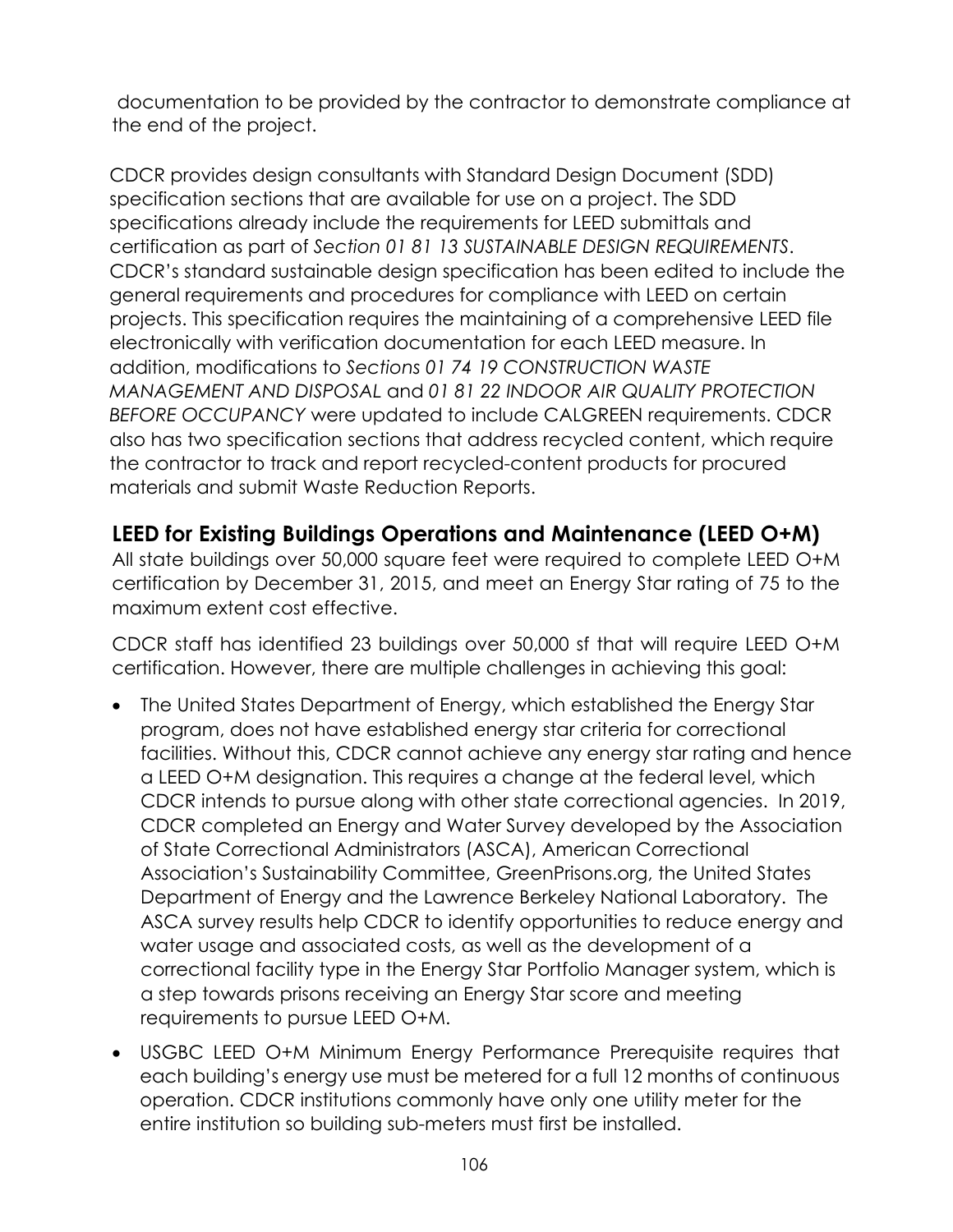- The cost of installing these sub-meters must be planned over multiple fiscal years.
- CDCR also utilizes high-security protocols for information systems that must be coordinated with any data transmissions from the new sub-meters.

However, despite these challenges, CDCR is working closely with an Energy Service Company, institution staff, and CDCR's Enterprise Information Services staff and has begun the process of installing sub-meters at select buildings with others planned in the future.

| Number of Buildings over 50,000 sf and eligible for LEED O+M                                 | 23           |
|----------------------------------------------------------------------------------------------|--------------|
| Number of Building over 50,000 sf that have achieved LEED O+M                                | 3 in process |
| Percentage of buildings over 50,000 sf required to achieve LEED O+M<br>that have achieved it |              |

#### **Table 42- LEED for Existing Buildings and Operations**

Moving forward, CDCR will continue to install building sub-meters at the remaining 20 LEED O+M eligible buildings based upon funding availability. Additionally, CDCR includes the installation of building sub-meters in the design of all new construction and rehabilitation projects, which will facilitate future LEED O+M certification.

## **Indoor Environmental Quality (IEQ)**

When accomplishing Alterations, Modifications, and Maintenance Repairs, and when relevant and feasible, State agencies shall implement the mandatory and voluntary measures of the California Green Building Standards Code (CALGREEN), Part 11, related to indoor environmental quality. Indoor Environmental Quality must also be maintained by using low-emitting furnishings, cleaning products and cleaning procedures.

## **Incorporating Indoor Environmental Quality (IEQ) Provisions of CALGREEN Tier 1**

CDCR's sustainable guidelines help designers understand the project requirements in relation to sustainability. CDCR's sustainable guidelines state that all relevant and feasible voluntary measures from Divisions A4.5 and A5.5 of the California Green Buildings Standards Code should be implemented.

Voluntary measures for Tier 1 for EQ CALGREEN include increased testing of indoor air quality, more stringent formaldehyde requirements, VOC limits and verification for acoustical ceilings and wall panels, use of entryway systems and isolation of pollutant sources, increased air filtration (MERV 11), additional lighting and thermal comfort controls, increased consideration for additional daylight and view requirements, no hydrochlorofluorocarbons (HCFCs), and requirements for hydrofluorocarbons (HFCs). Mandatory Tier 1 measures include additional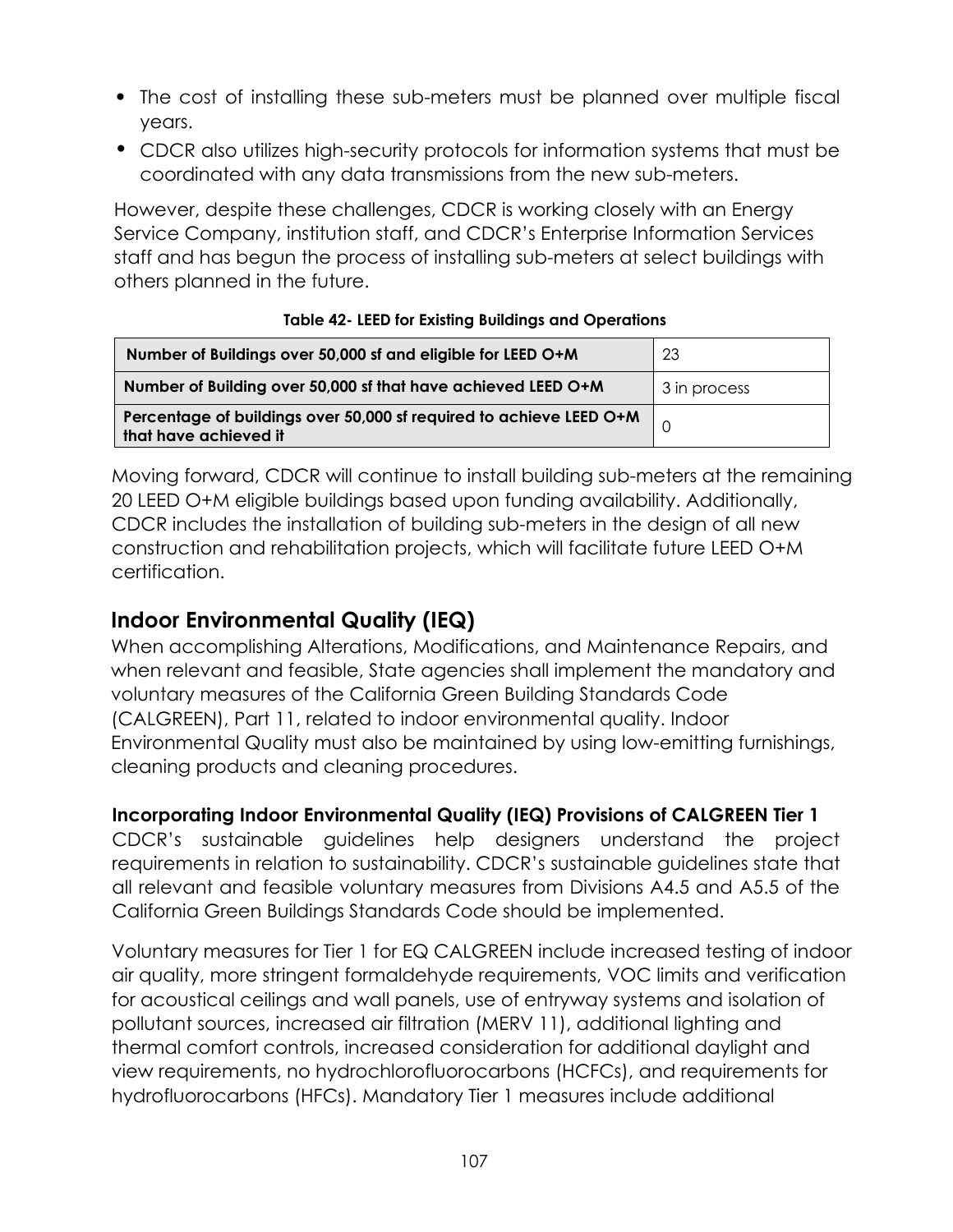requirements for resilient flooring and thermal information together with verification of code compliance.

As discussed previously, some projects currently in construction have completed a Green Building Compliance Report during the Schematic Design Phase.

**Figure 27- IEQ Monitoring During Construction - PVSP** 



Specific updates made to *Sections 01 81 13 SUSTAINABLE DESIGN REQUIREMENTS* and *01 81 22 INDOOR AIR QUALITY PROTECTION BEFORE OCCUPANCY* also support the Environmental Quality (EQ) provisions of CALGREEN Tier 1 to include no additional formaldehyde, VOC limits and verification for acoustical ceilings and wall panels, thermal insulation improvements and verification and building flush-out. These were the CALGREEN Tier 1 measures identified for the program as being relevant and feasible.

Tier 1 measures that were identified as not feasible in a correctional environment included entryway systems, daylight, and views requirements. CDCR will continue to explore Tier 1 measures that can be incorporated in select buildings that are not correctional in nature and/or are outside of the secure perimeter in future projects.

## **New Construction and Renovation**

To ensure healthy indoor environments for occupants, CDCR's Sustainable Design Guidelines (Design Criteria Guidelines Manual – Volume II – Appendix J) require



relevant and feasible voluntary measures from Divisions A4.5 and A5.5 of CALGREEN, which relate to Environmental Quality. As laid out above, steps have been taken to improve the process for ensuring voluntary measures related to IEQ are implemented in all building projects by including specific requirements which relate to IEQ in the specifications. These requirements include requiring submittals for product data indicating VOC content for adhesives and sealants applied inside the weatherproofing barrier, paints and coatings, and applied on-site. They also

include the requirements for VOC limits for adhesives, sealants, caulks, paints, coatings, flooring systems, thermal insulation, and acoustic panels.

CDCR also maximizes daylighting in new construction when feasible by providing a direct line of sight to the outdoors via windows, skylights, and clerestory glazing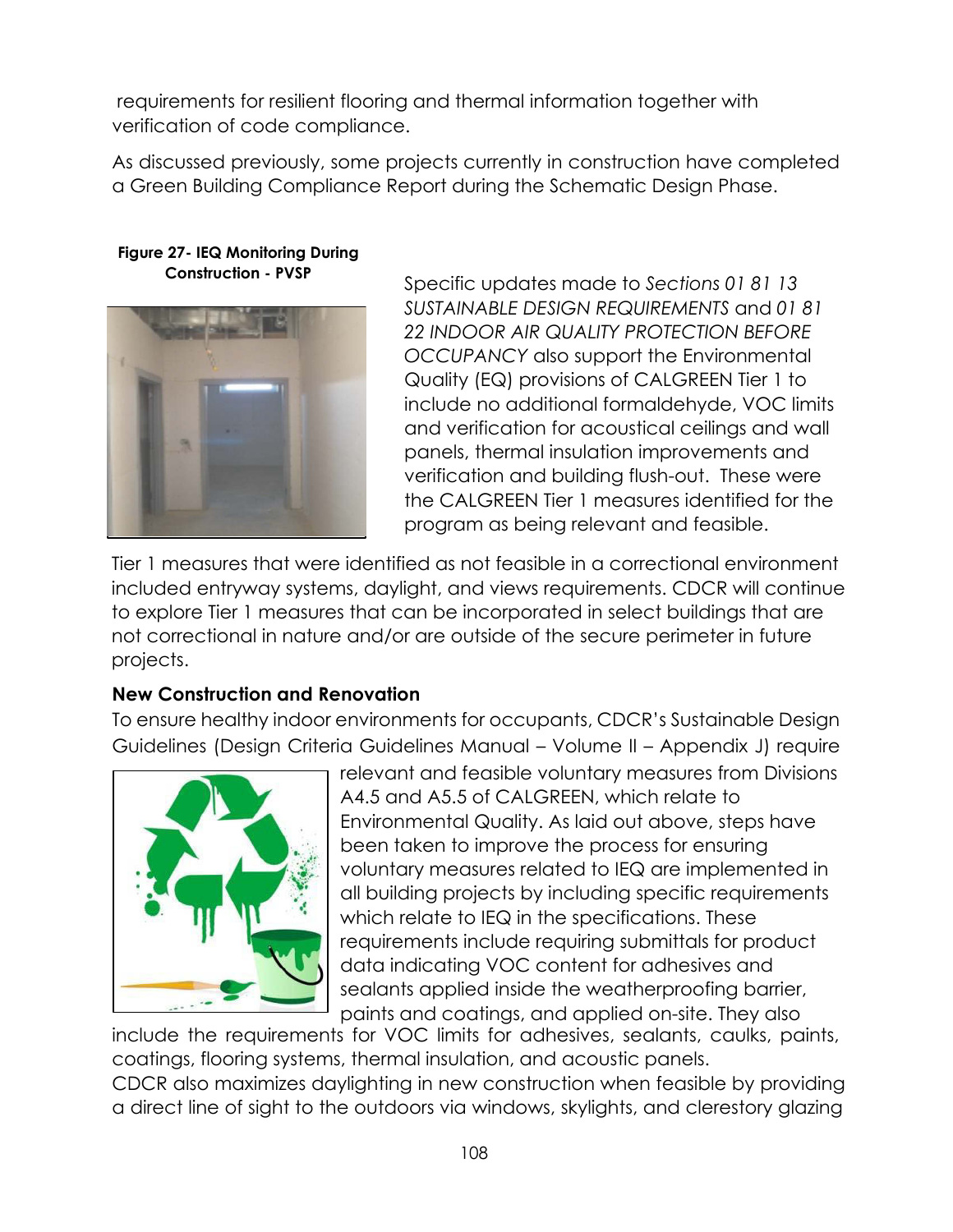in 90 percent of all regularly occupied areas, as well as using top-lighting, sidelighting, light shelves, reflective room surfaces, various means to eliminate glare, and photo sensor controls where feasible. This can be a challenge in correctional facilities, but design teams should ensure these methods are incorporated for all areas where possible.

## **Furnishings**

Per MM 14-05, office furniture and seating are required to comply with either:

- DGS' Purchasing Standard and Specifications (Technical Environmental Bid Specification 1-09-71-52, Section 4.7) or
- The American Society of Heating, Refrigerating and Air-Conditioning Engineers' (ASHRAE) Standard 189.1-2011 (Section 8.4.2.5).

CALPIA manufacturing and associated products are compliant with DGS' Purchasing Standard and Specifications (Technical Environmental Bid Specification 1-09-71-52). CALPIA systems furniture has been third party certified to meet the most aggressive standards for volatile organic compound (VOC) emissions. We tested our products through SCS Global. Indoor Advantage Gold certification is SCS Global Services' highest level of indoor air quality performance for furniture. The certification assures that furniture products support a healthy indoor environment by meeting strict chemical emission limits for volatile organic compounds (VOCs). To be certified, products must be tested by independent labs for compliance with the ANSI/BIFMA X7.1, and either ANSI/BIFMA e.3 or CDPH/EHLB Standard Method V1-1 for VOC emissions of concerns.

DGS has a modular systems furniture specification (DGS 7110-3045 REV. 6 Engineering & Environmental Specification) which, under Section 5 Environmental specifications, establishes the requirements and specifications for implementation of Environmentally Preferable Purchasing (EPP) as mandated by the California Public Contract Code (PCC), Division 2, Part 2, Chapter 6, Sections 12400-12404, and required by EO B-18-12. For seating, the State has DGS Purchasing Standard 56112100 Seating, which in a similar manner sets out the Environmentally Preferable Purchasing Requirements in line with EO B-18-12.

CDCR has a tracking program for its Project Management Branch and consultants to report compliance with LEED BD+C certification/qualification status on their internal/consultant SharePoint website during design. This tracking process will help support the verification of compliance with LEED BD+C.

The chart **[Figure 28](#page-13-0)** below illustrates CDCR's process to be implemented in 2020 to further institutionalize the use of the standards mentioned.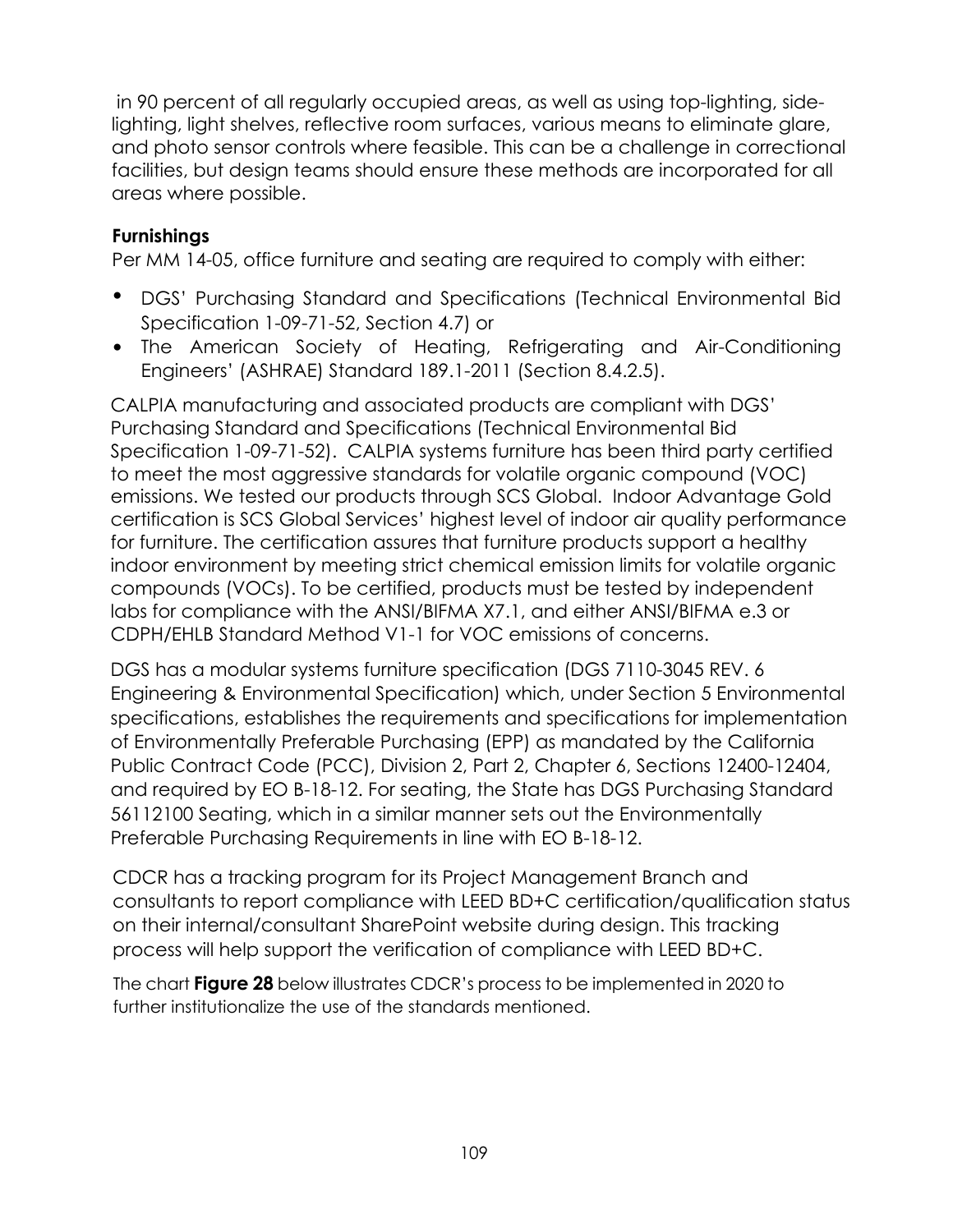## **Figure 28- CDCR Process Flow**

<span id="page-13-0"></span>

## **Cleaning Products**

CDCR utilizes 'California Green' cleaning products manufactured by the California Prison Industry Authority (CALPIA). CALPIA products meet the Green Seal™ standard. Per section 2807 of the California Penal Code, CDCR must order items provided by CALPIA unless an exemption has been approved.



## **Cleaning Procedures**

CDCR employs inmates at its facilities to provide general cleaning. CDCR has also been using CALPIA and inmates under its employ at all Health Care facilities statewide through their Healthcare Facilities Maintenance (HFM) program. HFM provides reliable, comprehensive, and innovative cleaning services for California Correctional Health Care Services and meets all federal and

California healthcare environmental standards. The CALPIA team focuses on infection prevention and germ control by using a comprehensive program, which includes training and hands-on supervision. CALPIA uses quality specialized cleaning products, ensuring conformance to environmental services best practices and International Sanitary Supply Association (ISSA) guidelines.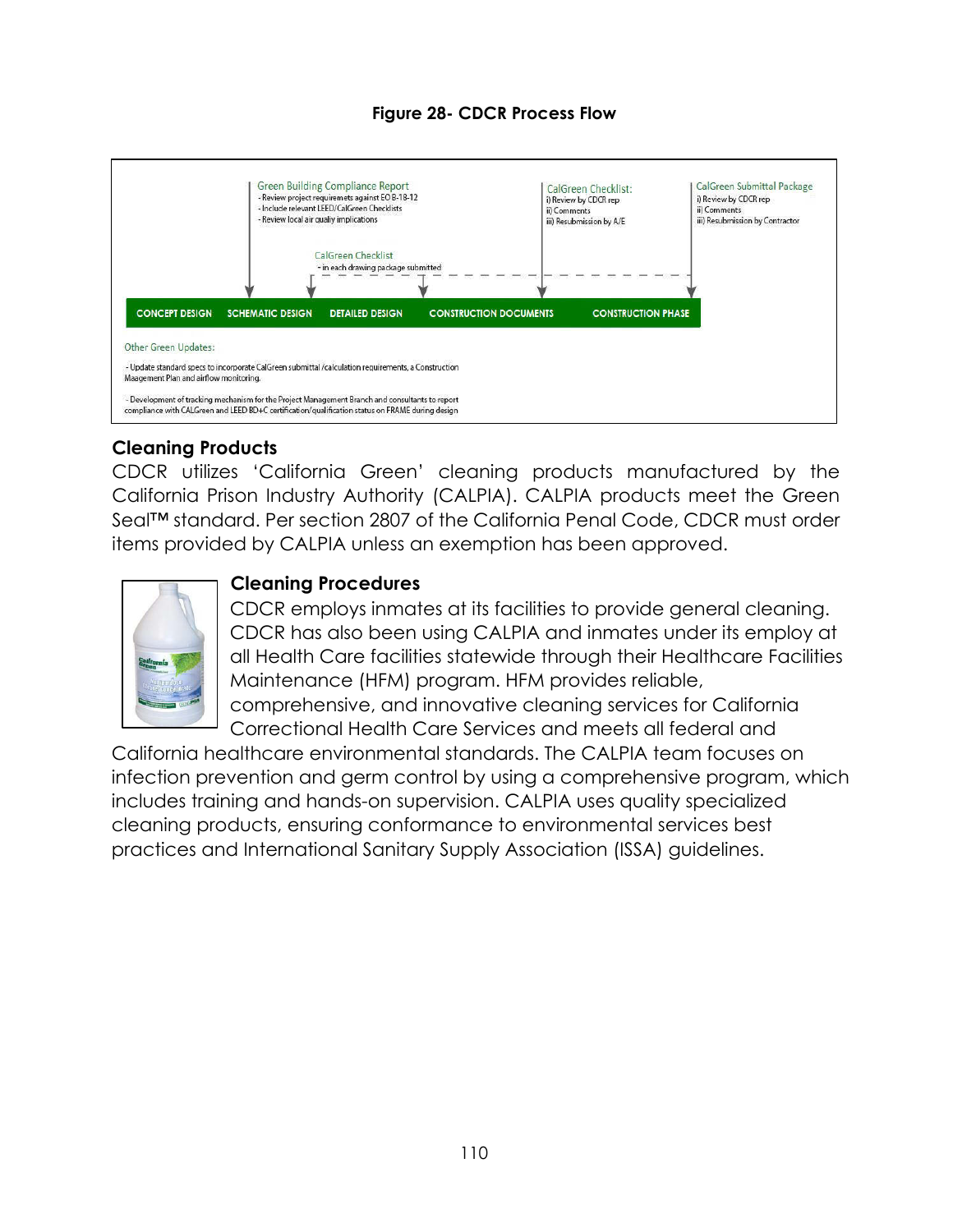## *HVAC Operation*

During construction, CDCR requires that HVAC systems provide no less than the Minimum [Outdoor Air Requirements](http://www.dir.ca.gov/title8/5142.html) and that buildings are purged with outdoor air sufficient for three complete air changes or the minimum ventilation rate allowed in Section 120.1(b)2 of Title 24 for 1 hour before occupancy of completed renovations or new construction.

**Figure 29- IAQ Monitoring During Construction of CSP-SAC** 



This requirement for outdoor air monitoring will be added to *SECTION 01 81 13 SUSTAINABLE DESIGN REQUIREMENTS* to ensure this requirement is included on all projects per MM 14-05.

After construction and during normal operations, CDCR Plant Operations staff at each institution performs HVAC system maintenance and repair tasks per the schedules set in CDCR's Standard Automated Preventive Maintenance System (SAPMS), a computer-based system that tracks all institution maintenance and work orders. SAPMS details work activities required based typically on manufacturer's recommendations. These activities include:

- Verification of minimum outdoor airflows using hand-held airflow measuring instruments.
- Confirmation that air filters are clean and replaced based on the manufacturer's specified interval.
- Air filters have a Minimum Efficiency Reporting Value (MERV) rating of no less than 11.
- Verification that all outdoor dampers, actuators and linkages operate properly.
- Checking condition of all accessible heat exchanger surfaces for fouling and microbial growth, with action taken if growth is found.
- Checking the first 20 feet of ductwork downstream of cooling coils for microbial growth, with action taken if growth is found.
- Ensuring that cooling towers are properly maintained and that records of chemical treatment are kept.
- FPCM reviews SAPMS required tasks to ensure that they are also consistent with the provisions of EO B-18-12 in 2018 and implement any required changes accordingly.

## **Integrated Pest Management (IPM)**

Department staff and contracted pest management companies are now required to follow an integrated pest management (IPM) strategy that focuses on long-term prevention of pest problems through monitoring for presence, improving sanitation, and using physical barriers and/or other nonchemical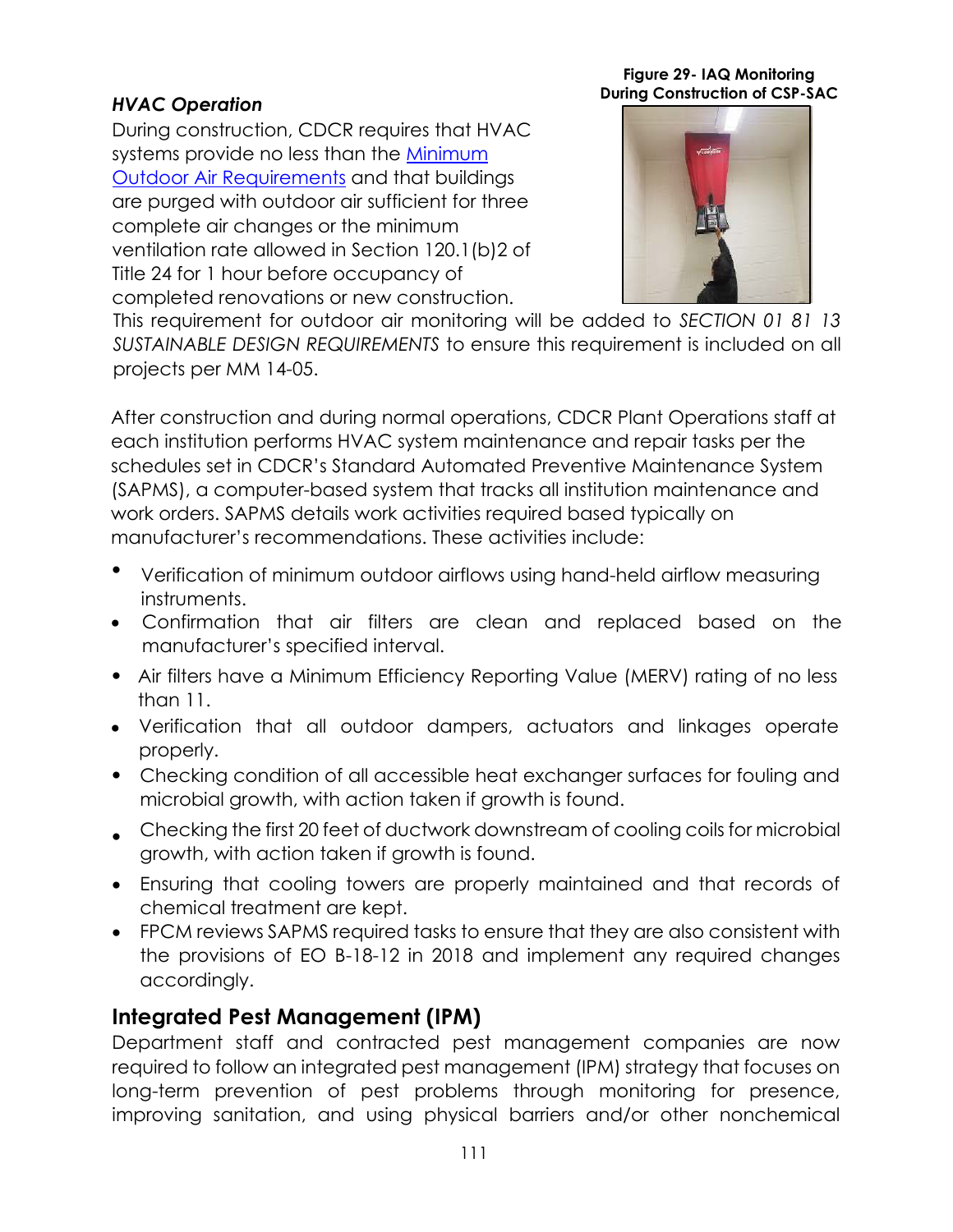practices. If nonchemical practices are ineffective, <u>Tier 3 Pesticides</u> may be used, progressing to Tier 2 and then Tier 1 if necessary.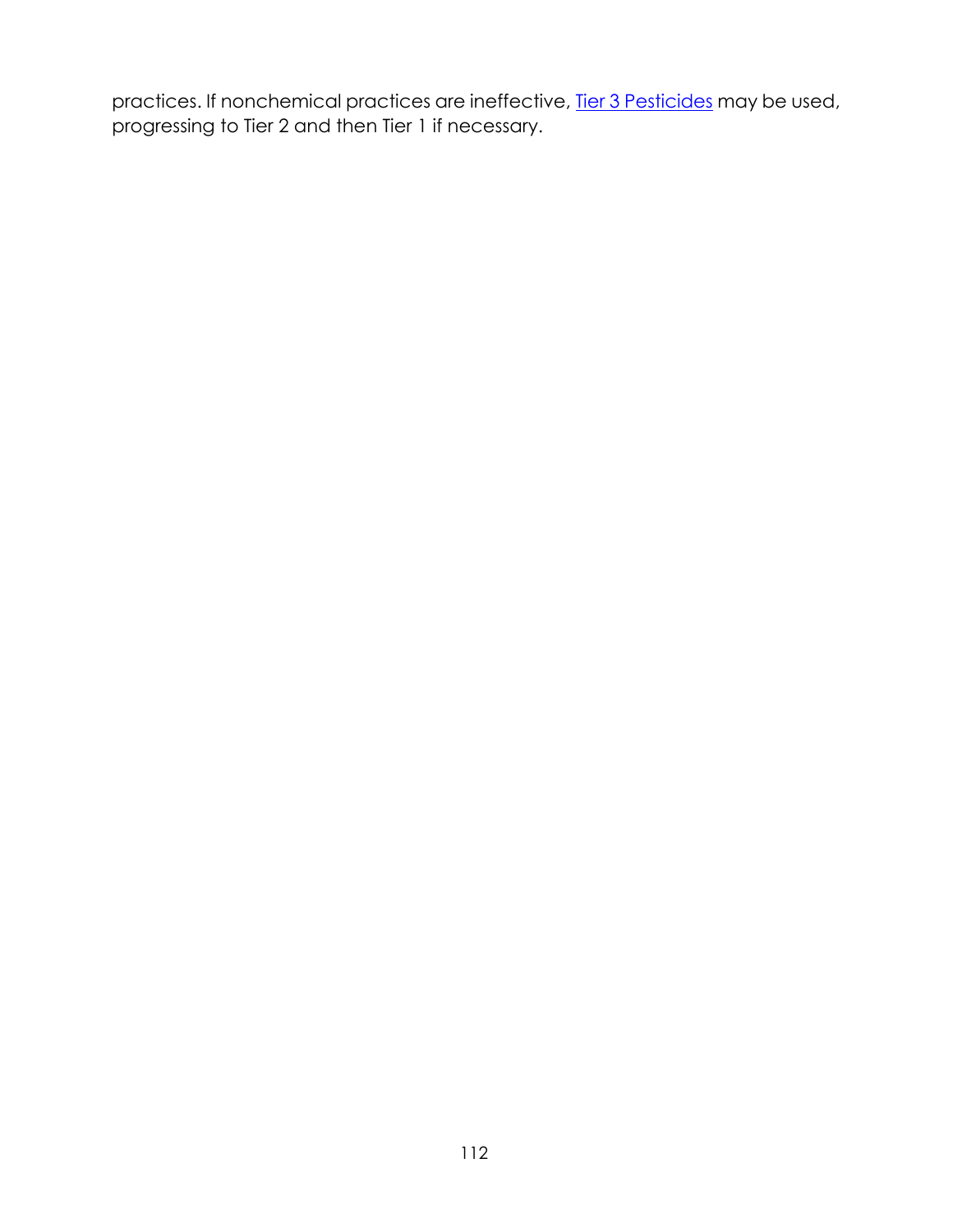

#### **Figure 30- IPM Process Flow Chart**

CDCR has long-term pest management strategies in place either through a statewide contract or at the individual institution level. The term IPM has not been specifically used by the Department but the strategies are the same, beginning with monitoring, improved sanitation, and installing physical barriers such as caulk before moving on to the use of chemicals. The existing pest control contracts listed in **[Table 43](#page-16-0)** below expire on December 31, 2019, with the new contract beginning January 1, 2020 through December 31, 2022, which will include34 institutions on Exhibit E of the bid advertisement, as well as juvenile facilities and camps. The contracts contain all of the strategies of an IPM and the term IPM will be added to the scope of work for any new contracts.

<span id="page-16-0"></span>

| <b>Pest Control Contractor</b>                            | Institutions             | IPM Specified (Y/N) |
|-----------------------------------------------------------|--------------------------|---------------------|
| <b>Orkin Pest Control</b>                                 | ASP, COR, SATF           | Ν                   |
| Jabez Group, Inc. dba A Tovar Termite<br>and Pest Control | CIM/CIW                  | Ν                   |
| Cartwright Termite and Pest Control                       | CAL, CCI, CEN, CTF, VYCF | N                   |
| Hunter Services                                           | CHCF, DVI                |                     |

#### **Table 43- Existing Pest Control Contracts**

#### **Waste and Recycling Programs**

The California Integrated Waste Management Act (Assembly Bill 939, Sher, Chapter 1095, Statutes of 1989 as amended) established the solid waste management hierarchy. Source reduction is at the top of the state's waste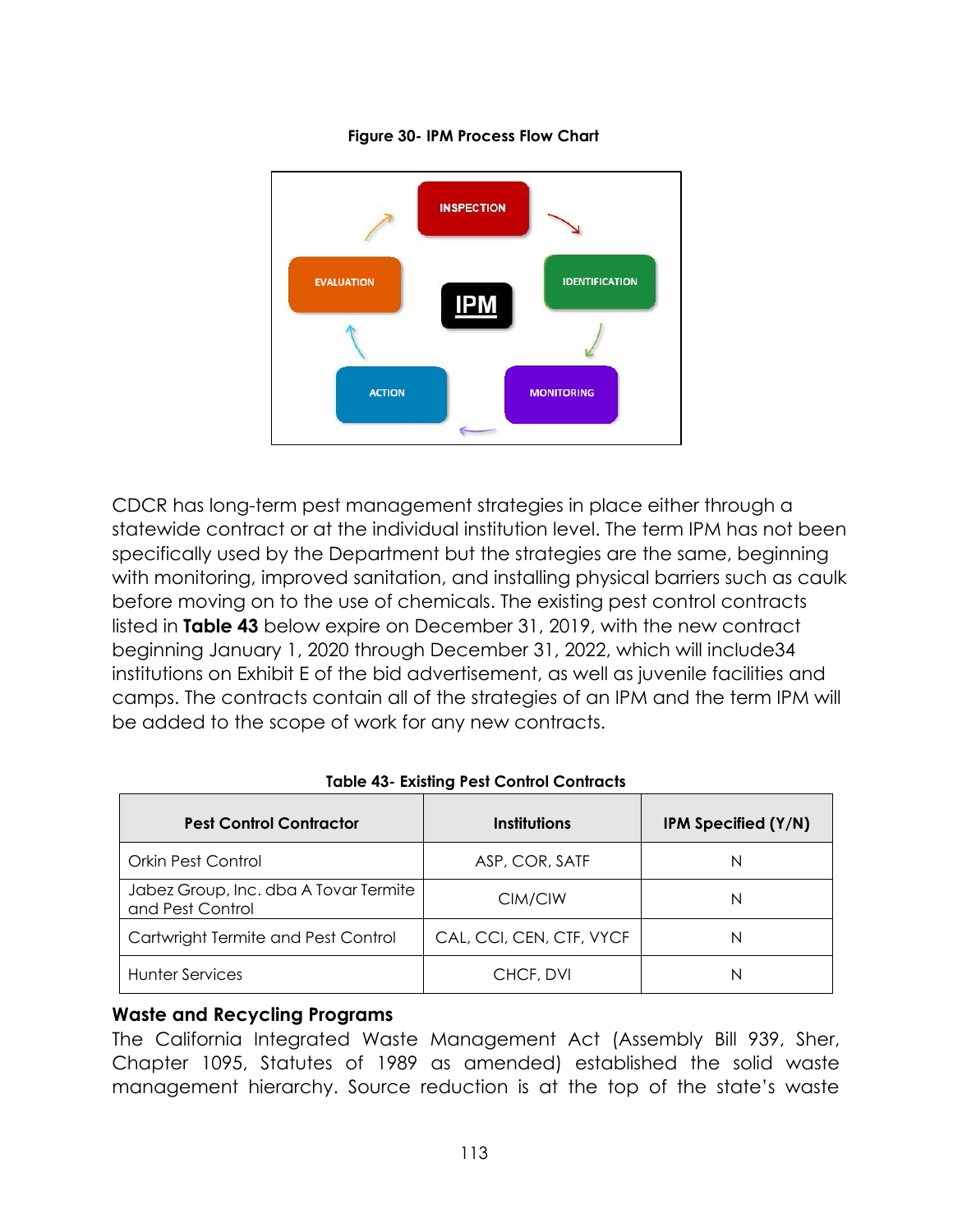management hierarchy; recycling and composting is next, followed last by environmentally safe disposal. California's Department of Resources Recycling and Recovery (CalRecycle) brings together the state's recycling and waste management programs. State agencies must report their waste and recycling efforts by May 1 of each year covering activities conducted during the prior calendar year.

Public Resources Code (PRC) Section 42926 requires each State agency and large State facility to submit an annual Waste Management (WM) Report to CalRecycle. Senate Bill 106, Chapter 343, Statutes of 2008 (Wiggins) implemented a simplified measure of jurisdictions' performance. SB 106 accomplished this by changing to a disposal based indicator — the per capita disposal rate, which uses only two factors; a jurisdictions' population and its disposal as reported by disposal facilities.

The goal for an agency's annual per capital disposal is to be less than the 0.4 disposal target. The annual per capita disposal, in comparison with the disposal target, is not the sole determination of compliance. It also evaluates agencies/facilities on the waste reduction, reuse, recycling, composting, and buy recycle programs.

CDCR's 2018 WM report for HQs' leased facilities utilizes the methodology created in 2016 by CalRecycle to determine a more accurate pounds per person. Based on this methodology, the 2018 annual per capita disposal for CDCR Headquarters leased facilities increased from .23 in 2017 to .38 in 2018 and exceeds the requirement. Headquarters leased facilities are exempt from reporting on organic recycling due to generating less than 4 cubic yards per week- CDCR is in compliance with the reporting requirements.

Pursuant to SB 1106 Lowenthal, et. al Chapter 590, Statutes of 2006) each state agency shall have at least one designated waste and recycle coordinator. The coordinator shall perform the duties imposed pursuant to this chapter using existing resources. The coordinator shall be responsible for implementing the integrated waste management plan and shall serve as a liaison to other state agencies and coordinators. CDCR has a designated SABRC Coordinator assigned at each institution that is responsible for meeting waste and recycling statutory reporting requirements. Based on recommendations from CalRecycle, CDCR is planning to develop an internal stakeholder task force to explore the benefits of developing department-wide operational standards, policies and a centralized headquarters function to comply with SAM Chapter 19, AB 75, AB 341, AB 1826 and SB 1383. This centralized function may also track CDCR's recycling efforts as a whole versus separate reports for each institution.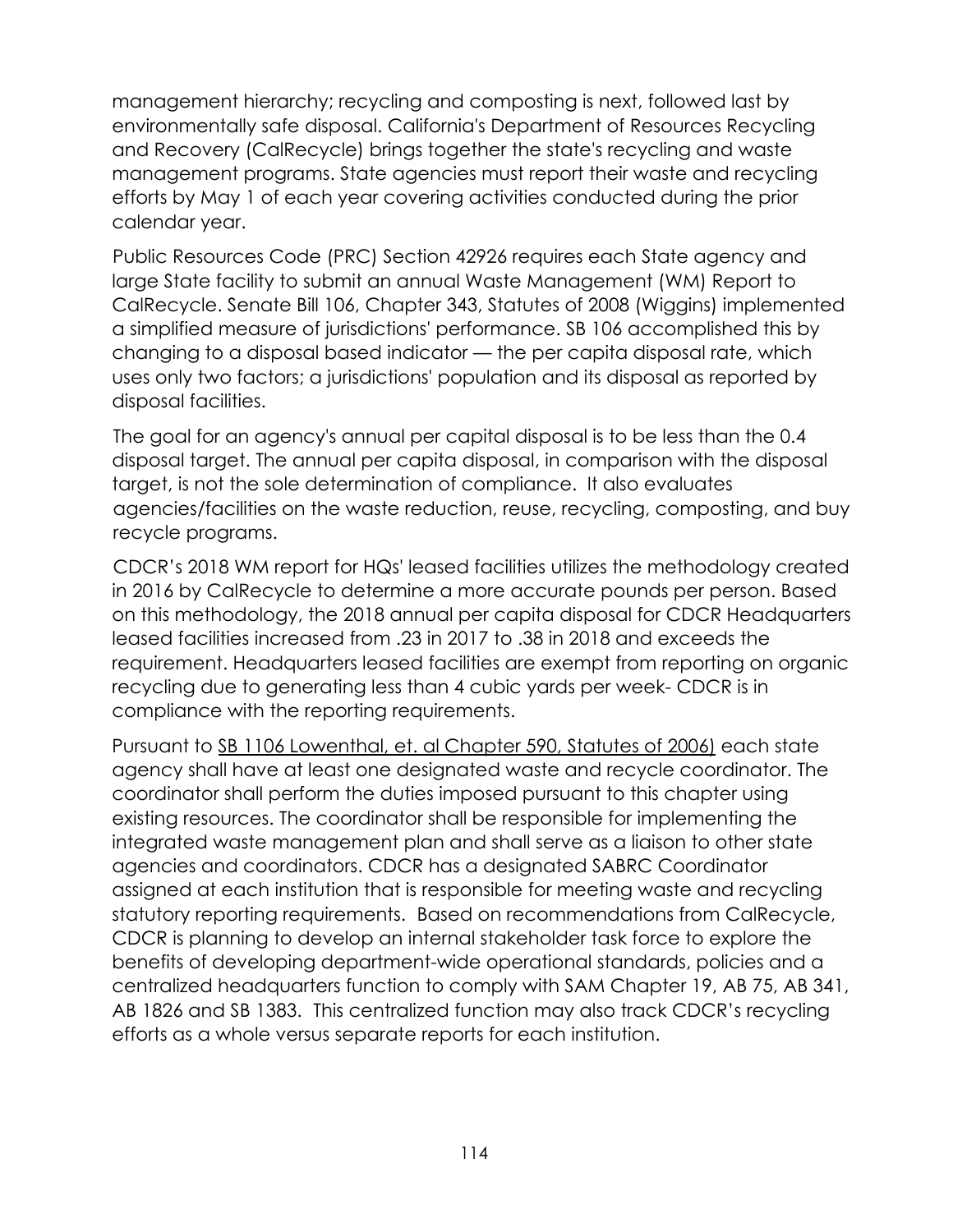## *DIVERTED FROM LANDFILLS*  **28.3 thousand tons of food and organic waste between 2014-2018, enough to fill 3,773 dump trucks**

## **Recycling**

Recycling is the practice of collecting and diverting materials from the waste stream for remanufacturing into new products, such as recycled-content paper.

Stewardship programs help collect and recycle carpet, paint, and mattresses. AB 341 (Chesbro, Chapter 476, Statutes of 2011) requires businesses and public entities that generate four cubic yards or more of commercial solid waste per week to arrange for recycling services under the goal of source reducing, recycling or composting 75% of solid waste generated statewide.

## **Organics Recycling**

State agencies must abide by AB1826 (Chesbro, Chapter 727, Statues of 2014) which requires that state agencies arrange for recycling services for the following types of organic material:

- Food waste
- Green waste
- Landscape and pruning waste
- Nonhazardous wood waste
- Food-soiled paper

This new law requires that each state agency recycle organic material on or by the following dates based on amount of materials generated:

- 8 or more cubic yards of organic material per week--April 1, 2016
- 4 or more cubic yards of organic material per week--January 1, 2017
- 4 or more cubic yards of solid waste per week--January 1, 2019
- 2 or more cubic yards of solid waste per week, if statewide disposal of organic waste is not decreased by half--January 1, 2020

Note: Solid waste means trash, recycling and organics. This is different than AB 341, which is trash only.

Organic waste accounts for more than one third of the 30 million tons of waste that are currently sent to landfills within the State of California. In order to achieve the mandates of AB 1826, CDCR is working with the California Department of Resources Recycling and Recovery to establish a comprehensive program aimed at diverting food and green waste from landfills. CDCR also executed a new master services contract in 2019 to provide food and green waste recycling services statewide. CDCR has experienced challenges in complying with this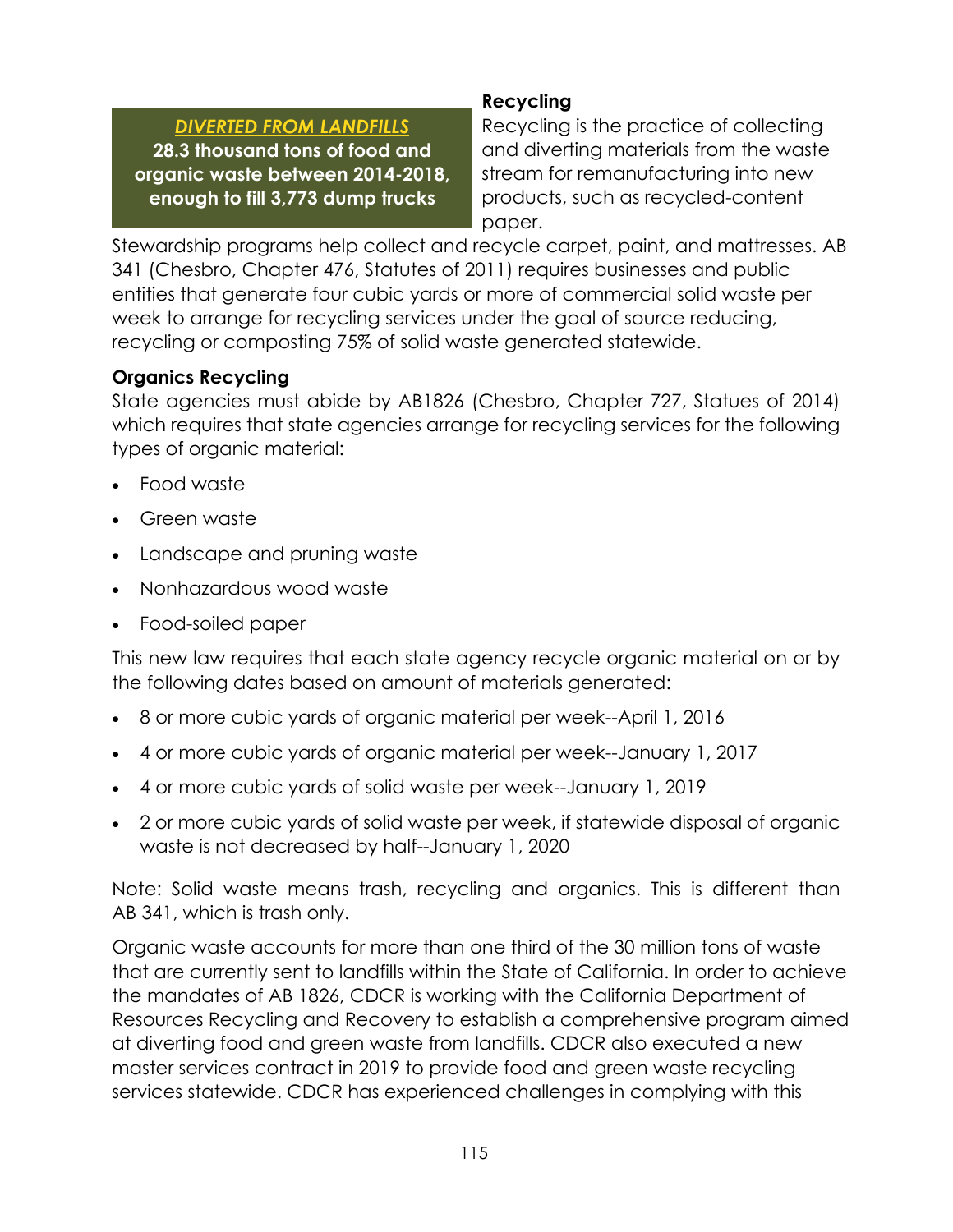mandate at some locations due to a lack of bidders. For LAC and CEN, there were four attempts to have a contractor bid on the contract to provide services, and all attempts failed to deliver any bidders. The next steps will be to find alternative recycling solutions for these institutions. In addition, RJD utilizes vermiculture to compost organic waste instead of diverting to the landfill. SVSP and CEN are in the process of developing vermiculture composting to divert their respective organic waste. CDCR is considering recommendations from CalRecycle to combine service contracts for trash, recycling and organic waste recycling to maximize waste diversion for each institution and p

## **Hazardous Waste Materials**

The worksite "Fire Chief or other Hazardous Materials Specialist", per DOM 52030.5, "shall be contacted to provide for the proper disposal of hazardous and universal waste" [via a statewide master service agreement.] The actual process for the collection and disposal is defined by each worksite's Local Operating Procedures as well as Federal, State and Local regulations. The management of electronic waste, used tires, metals recycling and other non-hazardous waste is managed by the worksite Recycling and Salvage Program (RASP) as identified in the CDCR Financial Information Memo (FIM) #2014-03.

## **Material Exchange**

CDCR institutions promote the exchange and reuse of unwanted or surplus materials to reduce the cost of materials/products and results in the conservation of energy, raw resources, landfill space, and the reduction of greenhouse gas emissions, purchasing costs, and disposal costs. Material exchange and/or donations includes:

- Nonprofit/school donations
- Internal property reutilizations
- State surplus (accepted by DGS)
- Used book exchange/buy backs
- Textiles
- Mattresses
- ASP donates blankets that do not meet the criteria for inmate use to animal shelters (Tulare and Porterville SPCA, as well as Avenal Dog Kennel). Toner cartridges are donated to Pioneer School District.

## **Waste Prevention/Reuse**

The list below provides CDCR's common waste prevention and reuse activities. These solutions support (a) waste prevention: actions or choices that reduce waste and prevent the generation of waste in the first place; and (b) reuse: using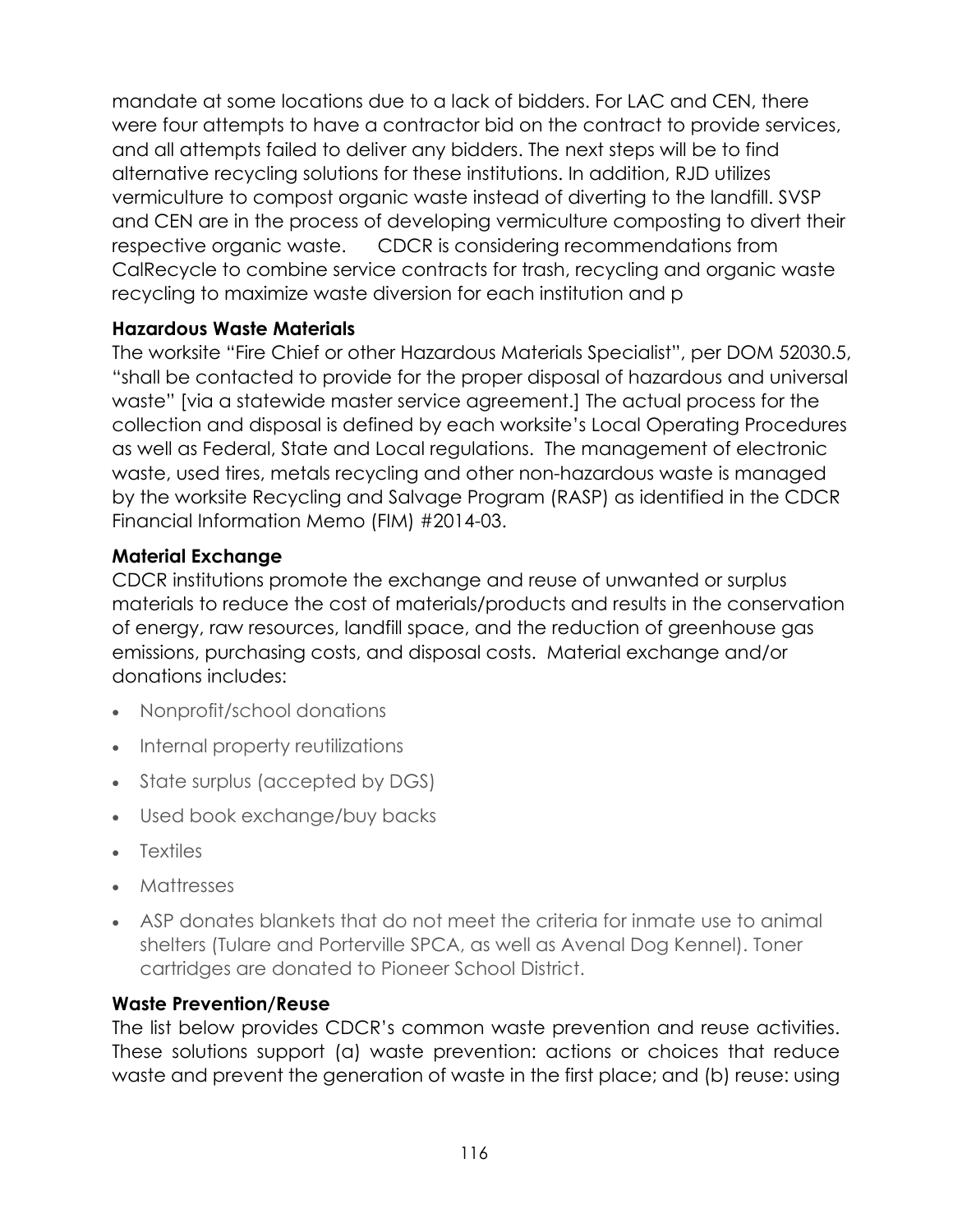an object or material again, either for its original purpose or for a similar purpose, without significantly altering the physical form of the object or material.

- Paper forms reduction online forms
- Bulletin boards
- Remanufactured toner cartridges
- Washable/Reusable cups, service ware, towels
- Reusable boxes
- Reusable pallets
- Reusable slip sheets
- Electronic document storage
- Intranet
- Reuse of office furniture, equipment & supplies
- Reuse of packing materials
- Double-sided copies
- Email vs. paper memos
- Remanufactured equipment
- Rags made from waste cloth or reusable rags
- Other Textiles
- Mattresses

## **Training and Education**

Pursuant t[o AB 2812 \(Gordon, Chapter 530, Statutes of 2016\),](https://leginfo.legislature.ca.gov/faces/billTextClient.xhtml?bill_id=201520160AB2812) each state agency is required to provide adequate receptacles, signage, education, and staffing, and arrange for recycling services consistent with existing recycling requirements for each office building of the state agency or large state facility. The bill requires, at least once per year, each covered state agency and large state facility to review the adequacy and condition of receptacles for recyclable material and of associated signage, education, and staffing. Additionally, the bill requires each state agency to include in its existing Report to CalRecycle a summary of the state agency's compliance with the act. CDCR institutions comply with AB 2812 by implementing the following:

- Dedicated Recycling Staff (Existing or implemented by July 1, 2018
- Signage (signs, posters, labels for recycling bins. Existing or implemented by July 1, 2018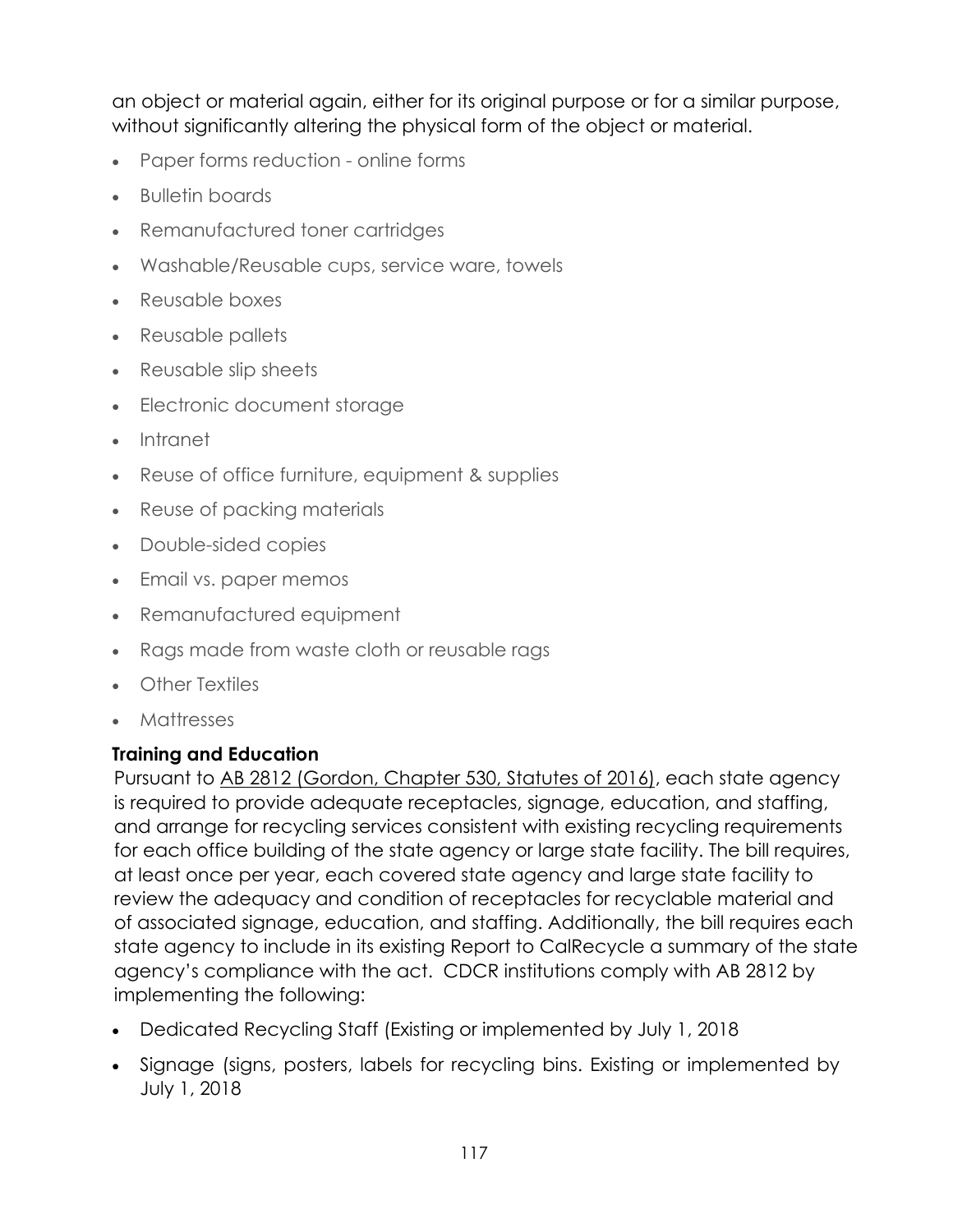- Employee training (Existing or implemented by July 1, 2018
- Web page (intranet or internet)
- Brochures, flyers, newsletters, publications, newspaper articles/ads
- Office recycling guide, fact sheets
- New employee package
- Outreach (internal/external) e.g. environmental fairs
- Seminars, workshops, special speakers
- Waste audits, waste evaluations/surveys
- Special recycling/reuse events

## **Foodservice Items**

SB 1335 (Allen, Chapter 610, Statutes of 2018) requires food service facilities located in a state-owned facility, operating on or acting as a concessionaire on state-owned property, or under contract to provide food service to a state agency to dispense prepared food using food service packaging that are reusable, recyclable, or compostable. The new law requires CalRecycle to adopt regulations by January 1, 2021, to establish the process and criteria to determine what types of food service packaging are reusable, recyclable, or compostable. CalRecycle must also publish a list of food service packaging that meets these criteria within 90 days of the regulation going into effect. Food service facilities will only be allowed to purchase food service packaging from the approved list, which will be updated at least once every five years.

The types of foodservice operations at CDCR include:

## **Cook-Serve System**

This is the traditional food service system. All food is cooked just prior to each meal. Few items are prepared one day ahead of service, such as pudding and gelatin. Typically, the meal is cooked to coordinate 30 minutes ahead of serving time, which is usually when the institutional count clears. This process is repeated throughout the day. Kitchens that utilize the cook-serve system, rarely cook food to place in inventory, because all food is consumed within hours of production.

## **Cook-Chill System**

This is a departure from the traditional cook-serve method of institutional food preparation, in that meals are not prepared individually on the day of consumption. Instead, large quantities of individual items are prepared by a centralized "production kitchen" and placed in cold storage for up to five days. For example, the production kitchen staff will prepare all the entrees for several days on Monday morning and during the afternoon they may prepare all the hot cereal, etc. The two-inch pans are essential for this method to be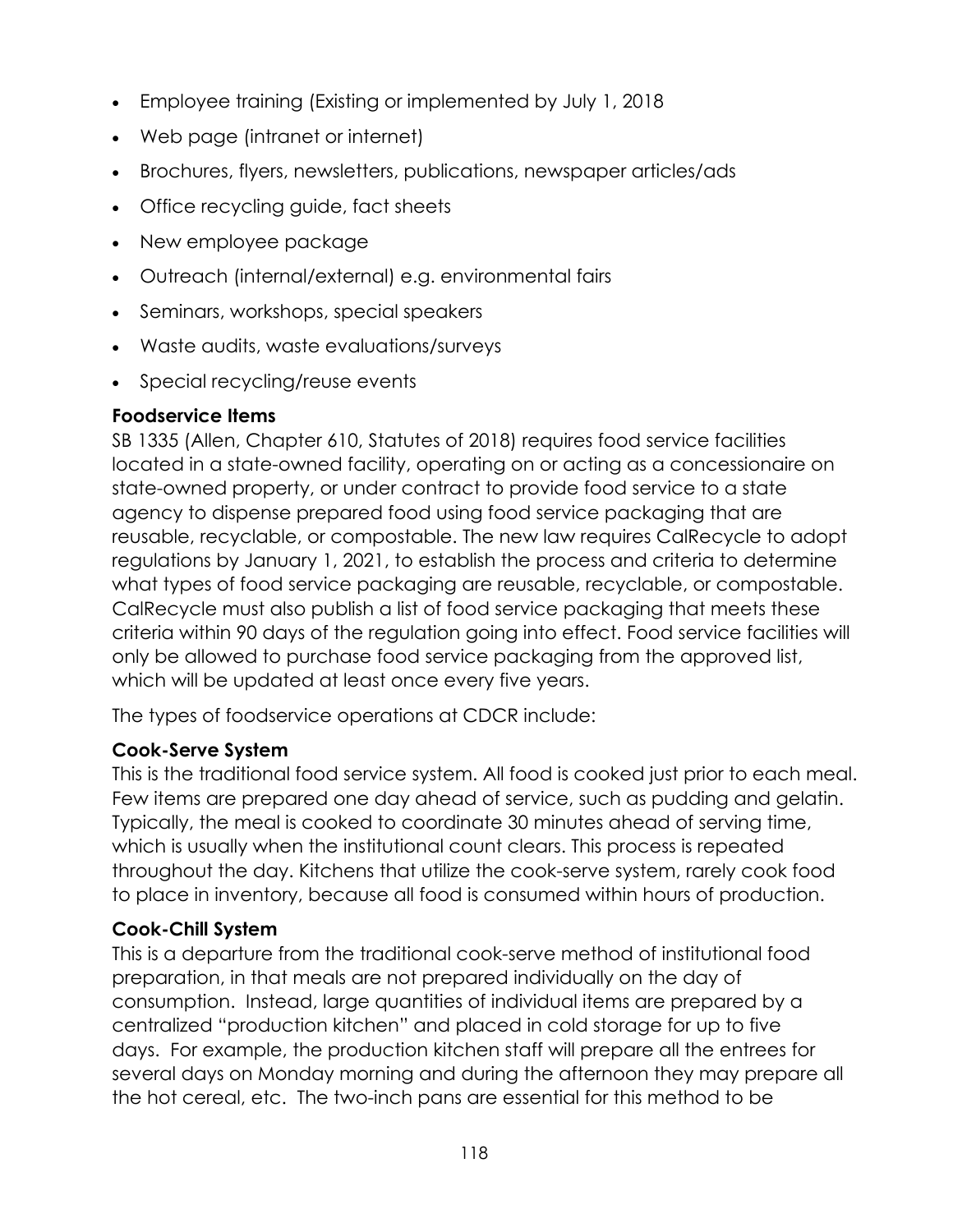successful. The food is held up to five days, beginning with the day of production. Most blast-chillers used by CDCR are built as walk-through units. Each rack of food then moves in the front door and is pulled directly into the bulk storage refrigerator after blast chilling is completed.

**Cafeteria** service is the most common form of meal service used in California prisons. The open line and the closed line are the two types of cafeteria service used by CDCR. In open line service, inmates are allowed to see what the server is placing on their trays. In close line service, inmates are not able to see the servers and the tray is provided through an opening in the wall of the serving line. Many correctional facilities are implementing the closed line service because it affords better control. Arguments and pilferage are held to a minimum. The meals are served on re-usable plastic safety trays which are returned to the Main Kitchen scullery to be cleaned, rinsed, and sanitized and ready for use for the next meal service.

## **Cell Feeding**

Cell feeding is commonly used in correctional treatment centers (CTC), administrative segregation (Ad Seg) and security housing units (SHU). Two meal delivery systems are commonly used. They are delivery of food items in volume and delivery of prepared trays to the units. These meals are served on re-usable insulated food serving trays which are accounted for after each meal and returned to the Main Kitchen scullery to be cleaned, rinsed, and sanitized and ready for use for the next meal service.

The Pre-Made Box lunches and Kosher meals are served in compostable, bio degradable material and wrapped in food grade plastic.

## **Environmentally Preferable Purchasing**

State agencies are required to purchase and use environmentally preferable products (EPP) that have a reduced effect on human health and the environment when compared with competing goods that serve the same purpose, per CA Public Contract Code (PCC) 12200-12217.

The State Agency Buy Recycled Campaign (SABRC) is a state mandated program that requires the reporting of all purchases made within 11 specified product categories. All state agencies are required to verify the recycled-content of all products purchased within each of these categories. All businesses shall certify in writing to the contracting officer or his or her representative the minimum percentage, if not exact percentage, of postconsumer recycled-content (PCRC) material in the products, materials, goods, or supplies offered or sold to the State regardless of whether the product meets the minimum content requirements specified in law (see reverse side). The certification shall be furnished under penalty of perjury. The certification shall be provided regardless of content, even if the product contains no recycled material. A State agency may waive the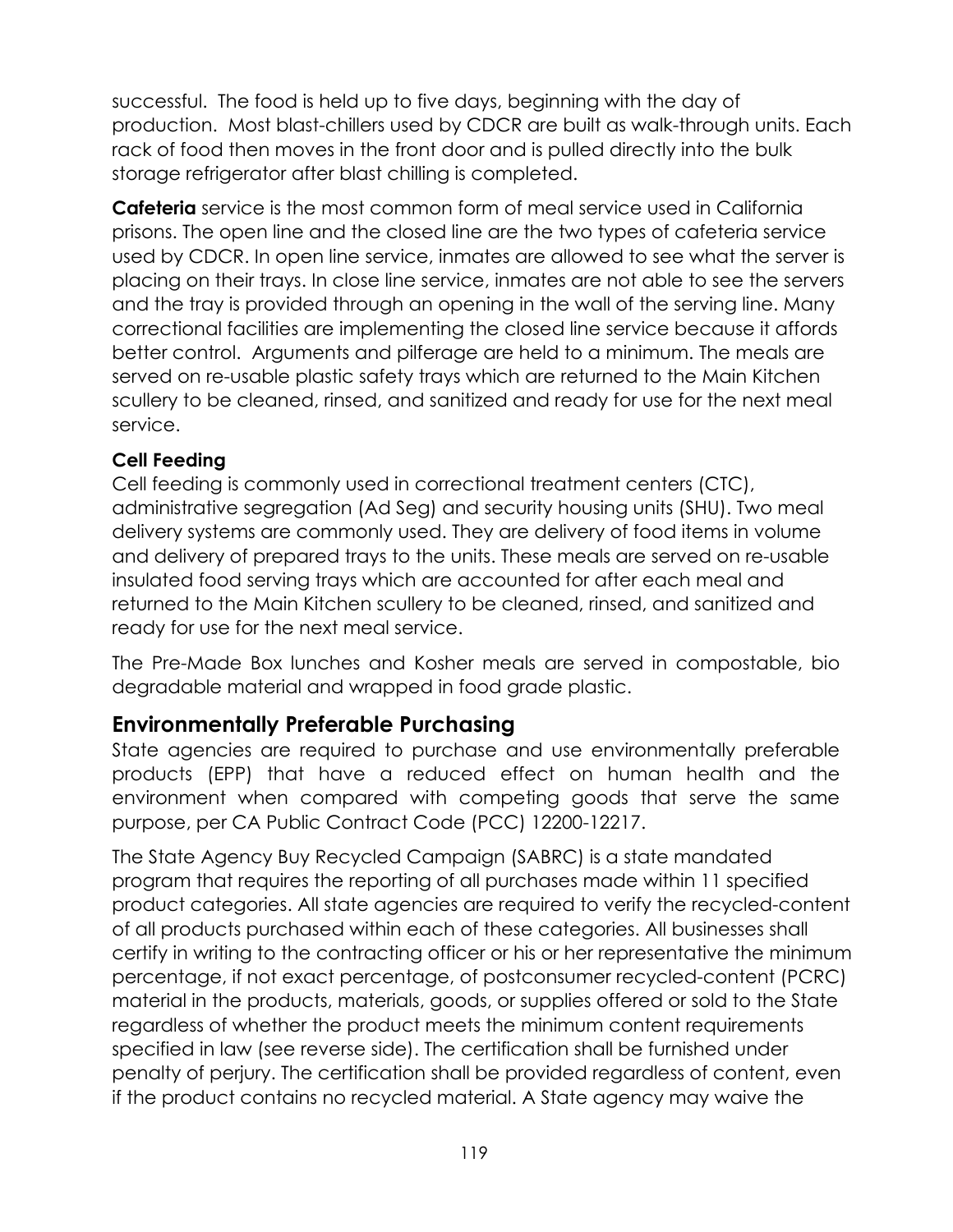certification requirement if the percentage of postconsumer material in the products, materials, goods, or supplies can be verified in a written advertisement, including, but not limited to, a product label, a catalog, or a manufacturer or vendor Internet website.

## **Reducing Impacts**

The environmental impact of the goods purchased by CDCR can sometimes be larger than the impact of Department operations given its significant size and volume of transactions. CDCR is committed to reducing the environmental impact of the goods and services purchased.

CDCR buyers are encouraged to purchase Green/EPP-compliant goods and goods with post-consumer-recycled content whenever feasible. Additionally, service contracts require contractors to self-certify that they will comply with PCC 12200.

Extensive and continued efforts have been put forth to improve CDCR's State Agency Buy Recycled Campaign (SABRC) compliance and reporting accuracy. The Office of Business Services (OBS) is committed to continued participation in



the Department of General Services' (DGS) Performance and Environmental Standards (PES) workgroup to enhance and share knowledge and understanding of EPP purchasing standards and contract language for use in solicitations. Additionally, CDCR OBS has committed to participate in the Sustainable Purchasing Leadership Council (SPLC) Benchmark Cohort Pilot to ensure

CDCR buyers are kept up-to-date on the latest in supply chain sustainability. OBS believes the SPLC Benchmark Cohort Pilot will assist buyers in understanding how to efficiently and accurately incorporate sustainability in their procurement decisions.

CDCR is working toward implementation of consolidated orders to create ease of ordering, reduce costs, and decrease deliveries per commodity. OBS encourages EPP purchasing through statewide contracts using SABRC-compliant products. OBS is taking additional steps to create policy that will require inclusion of DGS purchasing standards and specifications for select commodity purchases. OBS is streamlining processes and in many instances removing paper forms. OBS will continue to provide EPP training as needed.

CDCR ensures purchases are EPP-compliant for the following categories:

- Paint (i.e. master painter's institute certified paint and recycled paint)
	- o Buyers are encouraged to utilize the Green/EPP-compliant statewide contract for recycled paint whenever feasible.
- Janitorial supplies and cleaners (EcoLogo, Green Seal certified cleaners, DGS\_471318A Purchasing Standard compliant)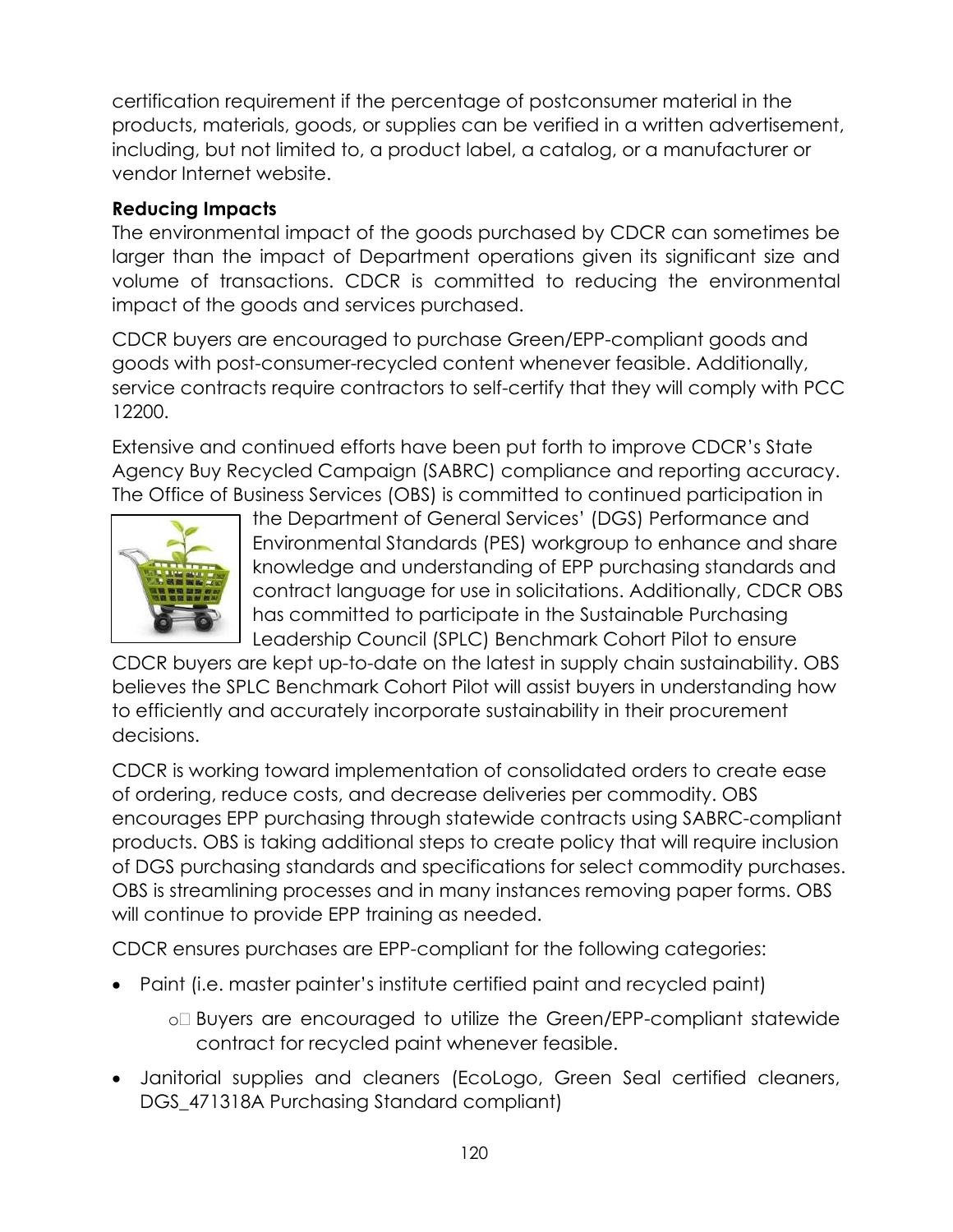- o OBS requires that all institutions with sub-delegated purchasing authority participate in the CDCR/CALPIA Centralized Procurement Program (CPP). CALPIA cleaning products (janitorial, laundry, and kitchen) are purchased annually through the CPP process and delivered to locations per an agreed-upon annual delivery schedule. CALPIA products meet the EPP Green Seal standard, and consolidated annual ordering reduces the need for small on-demand deliveries.
- Janitorial supplies, paper products (i.e., SABRC compliant and DGS\_141117A Purchasing Standard Compliant)
	- o OBS conducts quarterly consolidated solicitations on behalf of participating institutions for toilet paper and paper towels. All of the toilet paper and paper towels purchased through the consolidated ordering process are SABRC compliant.
- Desk Lamps (DGS-391115-A Purchasing Standard compliant)
	- o CDCR buyers are encouraged to purchase Green/EPP compliant goods and goods with post-consumer recycled content, whenever feasible (per policy).
- Office equipment (i.e. Electronic Product Environmental Assessment Tool (EPEAT) compliant and EnergyStar rated printers, copiers and DGS\_432121A Purchasing Standard compliant for high-end multifunctional devices) and paper products (i.e. Sustainable Forestry Initiative certified, SABRC compliant copy paper, DGS-441200-A Purchasing Standard compliant)
	- o CDCR purchases Green/EPP/SABRC compliant equipment and copy paper from the DGS statewide contract.
- Remanufactured toner cartridges (available from CALPIA and statewide contract ID/Number: 1-15-75-61)
	- o CDCR purchases SABRC compliant toners from the statewide contract and CALPIA whenever feasible.

## **Measure and Report Progress**

Institutions utilize contracted vendors for diversion of their organic waste. Monthly tonnage is reported to the Energy and Sustainability Section (ESS) by each vendor equal to the sum of that month's weight receipts from each pick up. These amounts are recorded and maintained by ESS to track the total amount of waste diverted from each institution. CDCR's project management consultant and ESS developed dashboard reports on the Facility Records and Management Enterprise (FRAME) site to show CDCR's organic waste diversion efforts.

CDCR's OBS department trains buyers in the benefits of buying EPP products and how to apply best practices and standard specifications to procurements. OBS is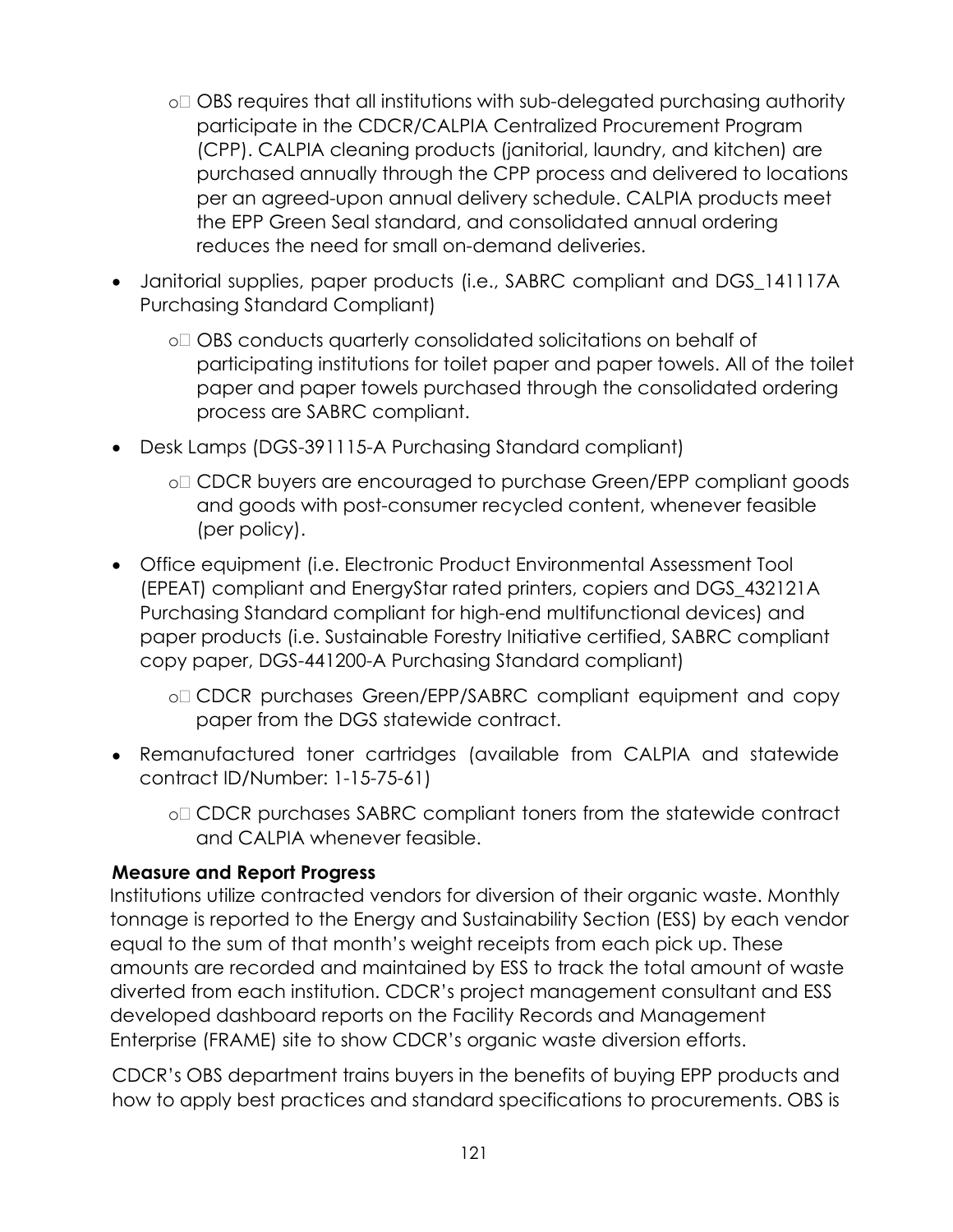also taking steps to create policy that will require the inclusion of DGS purchasing standards and specifications for select commodity purchases. Currently OBS is developing a policy that will increase the use and oversight of the DGS Purchasing Standard DGS-411200-A when competitively soliciting bids for copy paper. OBS commits to finalizing and implementing this policy in the summer of 2018. CDCR's OBS participates in the PES workgroup and SPLC and provides knowledge transfer to the buyers.

CDCR only tracks SABRC and does not currently have an EPP tracking mechanism in place. OBS will collaborate with the Enterprise Information Systems staff to develop EPP identification and tracking methods within the purchase order in the Systems Applications and Products (SAP) program. EPP data entered into the purchase order can then be accessed in the State Contract and Procurement Registration System (SCPRS).

Extensive and continued efforts have been put forth to improve CDCR's SABRC compliance and reporting accuracy. OBS facilitates and includes SABRC training in annual training efforts. OBS also has an analyst tasked with oversight of SABRC compliance for all CDCR entities with sub-delegated purchasing authority.

OBS requires all entities with sub-delegated purchasing authority to submit individual SABRC reports annually to CalRecycle. OBS verifies and monitors each

entity's SABRC data and overall compliance. This process enables OBS to identify and address non-compliant categories more efficiently. The OBS SABRC analyst provides individual training on an as-needed basis to assist entities with sub-delegated purchasing authority in SABRC compliance.



OBS' ongoing strategy to achieve the 50 percent minimum goal in each category is to:

- Work with the BIS team to enhance reporting capabilities and accuracy in SAP.
- Increase oversight of locations with sub-delegated purchasing authority through a quarterly review process.
- Research commonly purchased non-SABRC compliant commodities and identify comparable SABRC compliant products.
- Inform buyers of the research results and encourage them to purchase the SABRC compliant products.

This strategy, in conjunction with enhancing the use of SABRC compliant specifications and DGS Purchasing Standards, will put CDCR on the path to achieving the 75 percent SABRC goal excluding antifreeze, paint, and tires by 2020.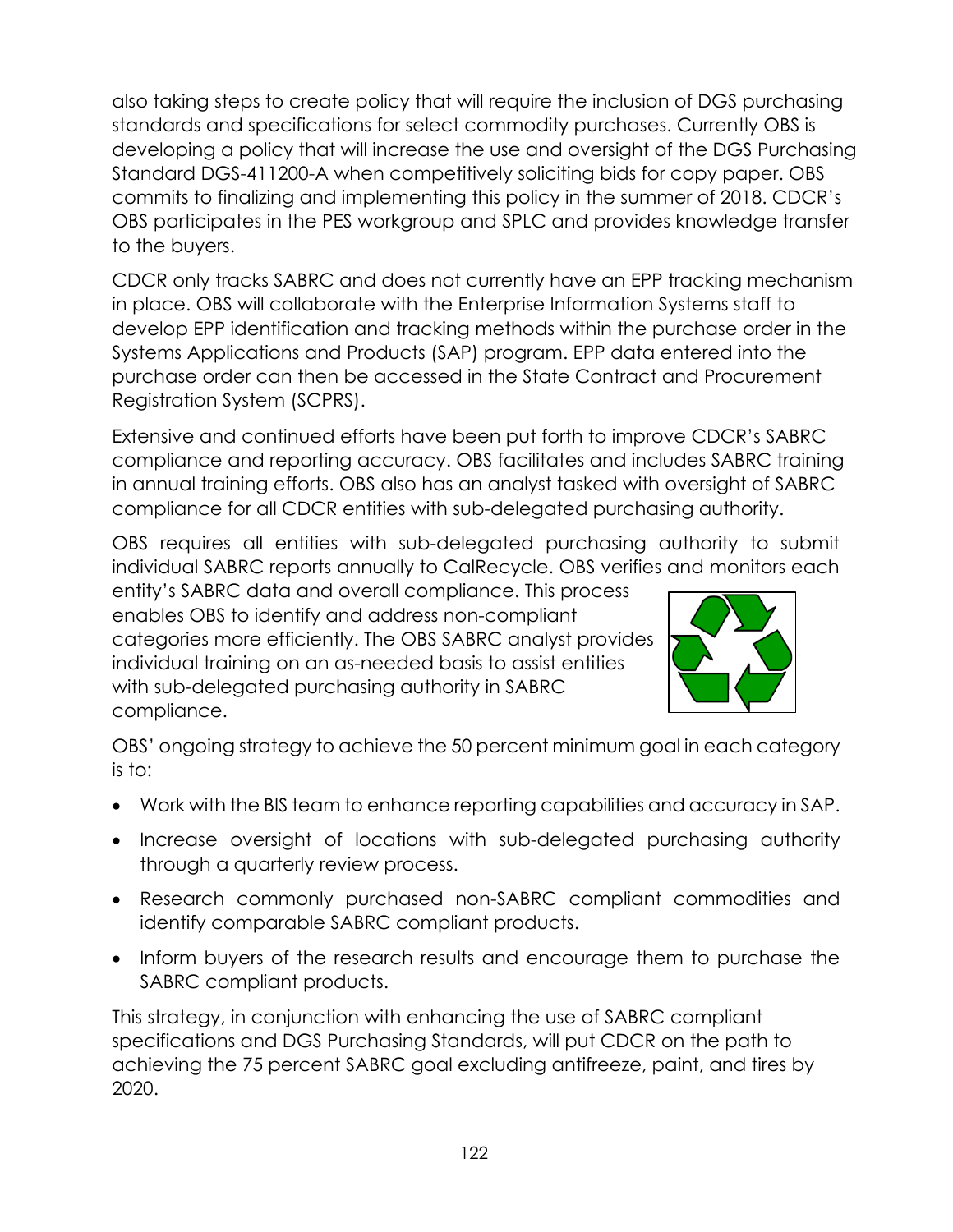## **Sustainability Development and Education**

CDCR promotes the understanding and advancement of sustainable procurement both internally and with external suppliers by including language in all service contracts to ensure bidders/contractors are aware of the EPP requirements. The following language is required by DGS in their General Terms and Conditions, Exhibit C, and is also included in all CDCR contracts:

"RECYCLING CERTIFICATION: The Contractor shall certify in writing under penalty of perjury, the minimum, if not exact, percentage of postconsumer material as defined in the Public Contract Code Section 12200, in products, materials, goods, or supplies offered or sold to the State regardless of whether the product meets the requirements of Public Contract Code Section 12209. With respect to printer or duplication cartridges that comply with the requirements of Section 12156(e), the certification required by this subdivision shall specify that the cartridges so comply with Public Contract Code Section 12205."

As previously noted, OBS currently has one analyst tasked with SABRC compliance and reporting for all entities purchasing under CDCR's non-IT goods purchasing authority. This position is also tasked with PES workgroup and SPLC participation.

CDCR has confirmed that EPP training through the California Procurement and Contract Academy (CALPCA) has not been offered since 2013 and is not currently available for staff to complete. If/when DGS CALPCA offers EPP training, CDCR will support training enrollment for its buyers. CDCR currently has 62 employees assigned as buyers.

In addition to these efforts, CDCR has established sustainability coordinators at each of its institutions and developed a website and other educational materials to promote a greater understanding of CDCR's sustainability efforts to increase awareness amongst its staff of how employees can contribute in these efforts.

## **Location Efficiency**

Location efficiency refers to the effect of a facility's location on travel behavior and the environmental, health and community impacts of that travel behavior, including emissions from vehicles. Locating Department facilities in locationefficient areas reduces air emissions from State employees and users of the facilities, contributes to the revitalization of California's downtowns and town centers, helps the Department compete for a future workforce that prefers walkable, bikeable and transit-accessible worksites, and aligns Department operations with California's planning priorities.

Location Efficiency is determined by the use of the Smart Location Calculator, which can be found here: [Smart Location Calculator.](https://www.slc.gsa.gov/slc/) The Calculator provides a Smart Location Index (SLI), which ranges in value from 0-100, where 0 indicates the least location-efficient site in the region, and 100 indicates the most location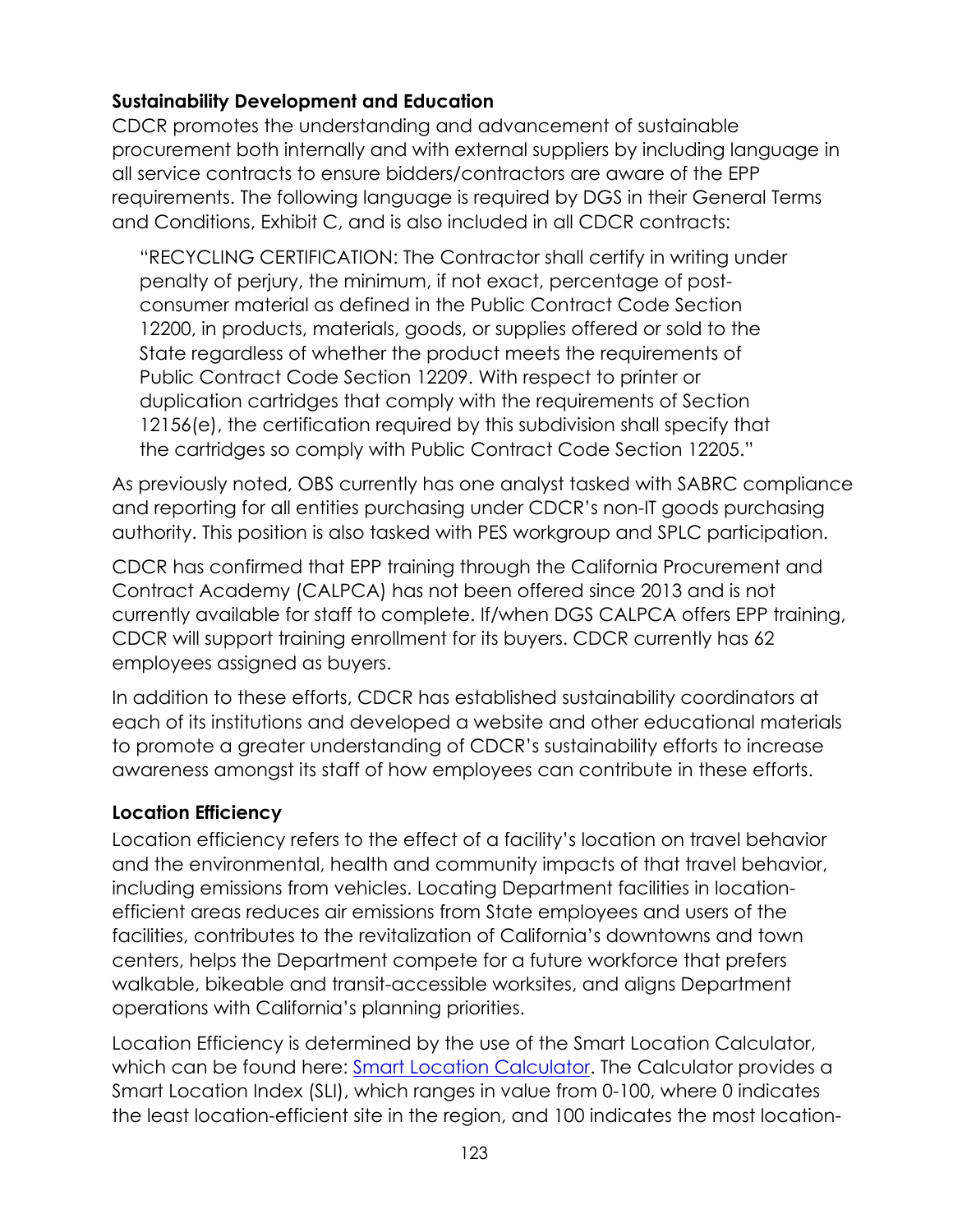efficient site. These scores are relative to the region and should not be compared across regions.

CDCR coordinates its leasing efforts with DGS, as it is the leasing authority for real property for State Agencies. CDCR must take into account many factors when selecting new lease locations and is faced with several constraints. The California Penal Code places limitations on the locations of parole offices, such as maintaining a set number of miles away from schools, parks and victim residences. In addition, parole offices should be in close proximity to the parolees being served, or at least accessible by public transit.

The State of California currently offers partial reimbursements for State employees using commuter buses or regional transit to encourage reducing commuter traffic, particularly in urban areas. CDCR's headquarters operations is located in Sacramento's downtown core, immediately adjacent to the city's transit line which makes this means of commuting attractive to the Department's employees. This location also includes multiple vehicle charging stations and includes on-site showers and bike storage for employees using this transit option. CDCR recently added a free Bike Share program to employees at its headquarters' location to use to travel in and around the city during the weekday.

CDCR's Leasing and Property Management Section works with the assigned DGS leasing manager to analyze each potential location, its amenities, and other improvements. In the future, CDCR will ensure that this process includes consideration of the location efficiency score in selecting leased spaces. For example, if two or more spaces are available in an area being considered, preference will be given to the space with the higher location efficiency score, provided that the space meets all other departmental criteria and goals. CDCR's goal is to increase the average location efficiency score for all new leases to 10 percent higher than its January 1, 2017 baseline. All new executed leases since January 1, 2018 are shown below in **[Table 44](#page-28-0)**.